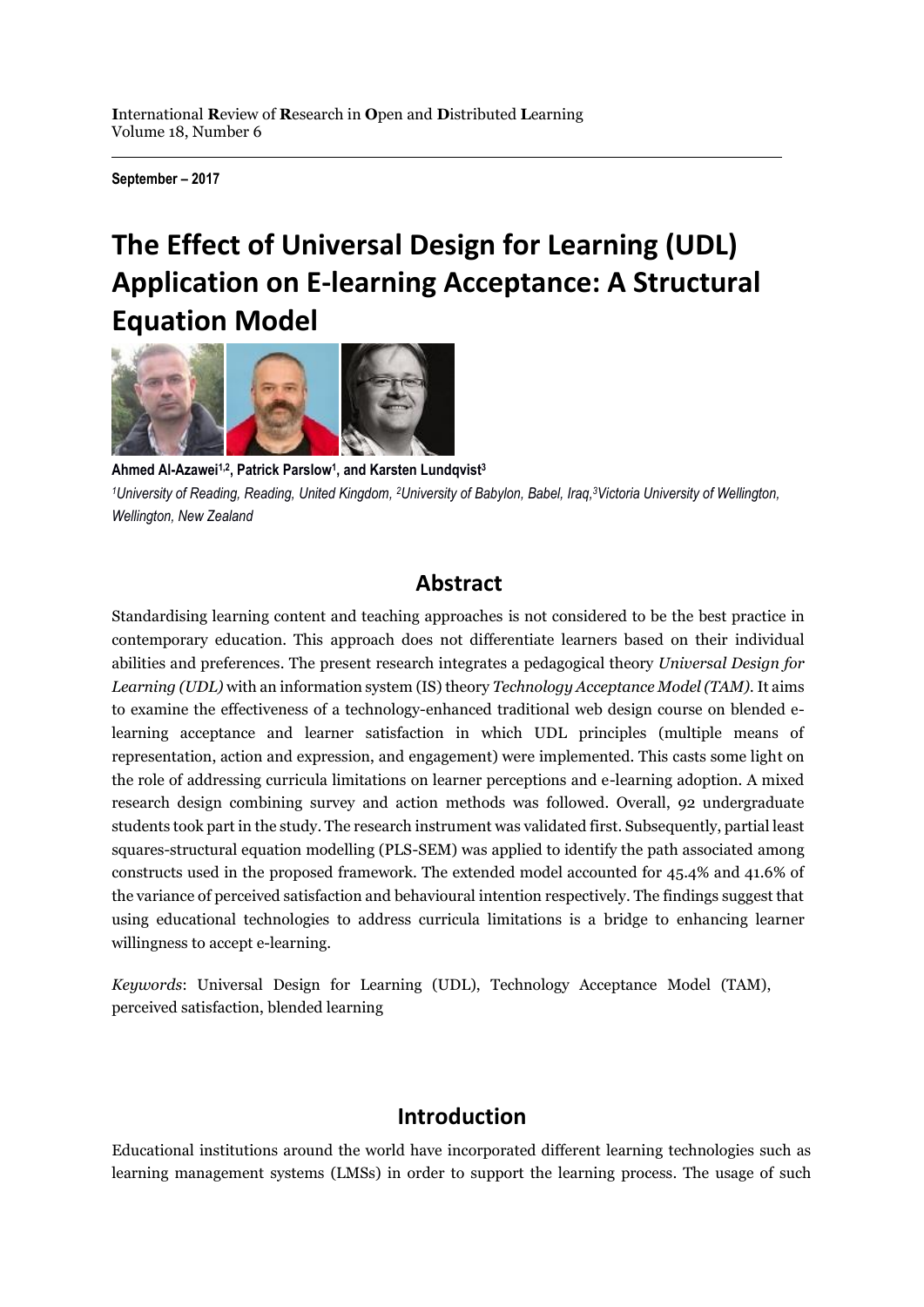technologies alongside traditional campus-based learning constitutes "blended learning." It has been widely adopted in higher education as a compromise between face to face (F2F) and web-based learning modes. Blended learning represents a possible solution to tackle the issue of learners' differences by addressing their individual needs. However, the traditional application of e-learning follows a "onesize-fits-all" teaching approach (Graf, 2007). According to Rose, Harbour, Johnston, Daley, & Abarbanell (2006), this approach is no longer addressing learner variety in today's education. Therefore, online or blended e-courses should be designed and utilised in such a way that addresses individual learner needs.

Many learning theories have been proposed to serve the wide variety of student characteristics such as Universal Instructional Design (UID), Universal Design of Instruction (UDI), and Universal Design for Learning (UDL) (Rao, Ok, & Bryant, 2014). These models were inspired by the Universal Design (UD) framework as applied in architecture (Rose & Meyer, 2002). Based on the earlier literature, the UDL framework has attracted significant attention by educationalists for tackling limitations in curricula design (Davies, Schelly, & Spooner, 2012; Kumar & Wideman, 2014; Rao et al., 2014; Smith & Harvey, 2014).

In the 1970s, Ronald Mace coined the term *Universal Design (UD)* in architecture to highlight "the design of products and environments to be usable by all people, to the greatest extent possible, without the need for adaptation or specialized design" (Center for Universal Design, 2015). The Center for Applied Special Technology (CAST) proposed UDL in 2002 as an iteration of UD (Rose & Meyer, 2002). However, it was revised and updated to introduce UDL 2.0 in 2011. According to CAST (2011, p. 4), UDL is "a framework that addresses the primary barrier to fostering expert learners within instructional environments: inflexible, 'one-size-fits-all' curricula. It is inflexible curricula that raise unintentional barriers to learning." The UDL framework is being used more and more from the beginning to address learner preferences and needs rather than at later stages, which call for adaptation or retrofitting. It consists of three guiding principles, namely, multiple means of representation, expression, and engagement which are associated with recognition, strategic, and affective learning networks respectively. In order to adopt the model, CAST provided the guidelines to assist as a directive framework for education (CAST, 2011). The three principles of the model are:

- Multiple means of representation (MMR): tutors need to present learning content and information by multiple means. This can assist learners to master learning content with less effort.
- Multiple means of action and expression (MMAE): an essential step in the learning process is the way students express their understanding. These approaches should be differentiated according to the learner's individual preferences.
- Multiple means of engagement (MME): in order to engage students, they should be stimulated and motivated in different ways and actions.

It has been shown that UDL application in higher education can promote learner experience in terms of performance, engagement, satisfaction, social presence, learning stress, and learning flexibility (Davies et al., 2012; Hall, Cohen, Vue, & Ganley, 2015; He, 2014; Kumar & Wideman, 2014). Other research found that embracing UDL can eliminate the learning gap between able and disabled learners (Hall et al., 2015). Despite the fact that UDL can be implemented in traditional learning settings (physical classrooms), the use of educational technologies can promote its application (Bühler &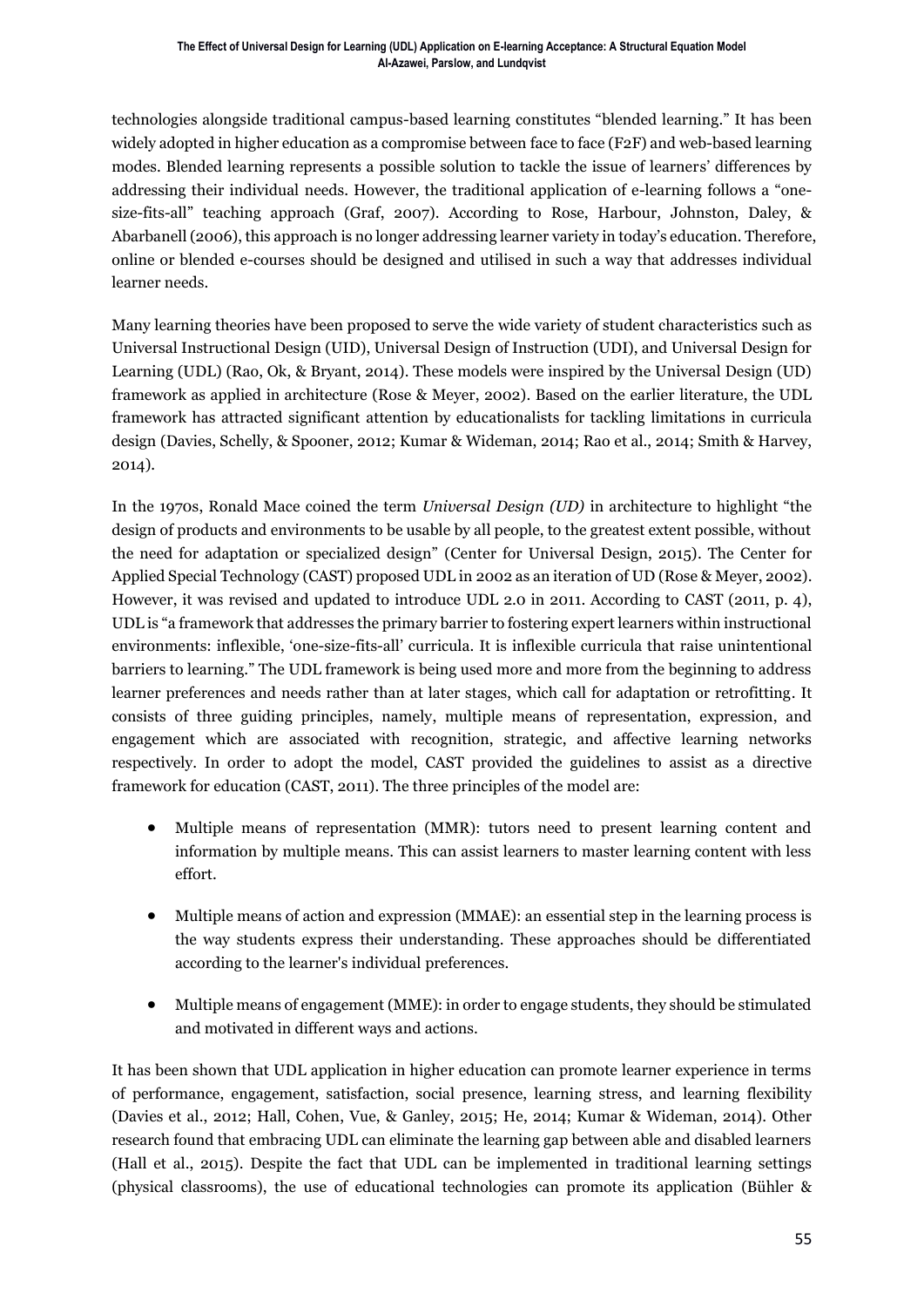Fisseler, 2007; Kumar & Wideman, 2014). Hence, CAST (2011) concluded that "technology is not synonymous with UDL, but it does play a valuable role in its implementation and conceptualization" (p. 10).

The integration of instructional technologies into higher education has progressed to advanced levels in developed countries, whereas it is relatively underused in developing nations (Ali & Magalhaes, 2008; Faqih, 2016; Matar, Hunaiti, Halling, & Matar, 2010; Tarus, Gichoya, & Muumbo, 2015), particularly in Iraq (Al-Azawei, Parslow, & Lundqvist, 2016). Matar et al. (2010) explored the status of e-learning application in the Middle-East, indicating that all Arab countries in this region are at varying levels of application and integration with Iraq being one of the least successful. According to Elameer & Idrus (2011), Iraqi universities suffer from a lack of adequate ICT infrastructure, a limited number of computers and laboratories, and limited internet access inside the campus. Furthermore, Iraq has been classified in a low level of ICT use in different life sectors such as business, health, and education (Alhadithi, Idurs, & Elameer, 2010). This is unsurprising as of the end 2014 only 9% of the Iraqi population had internet access (Internet World Stats, 2015). In order to support e-learning application in public Iraqi universities, UNESCO has established and funded a new project which is called Ibn Sina, however, Basha, Mnaathr, Alkhayat, & Jamaludin (2013) indicated that this project is still in its infancy. Al-Azawei, Parslow, et al. (2016) identified several internal and external obstacles that academic staff and students face to adopting e-learning in public-sector Iraqi universities. These barriers include, but are not limited to, low internet bandwidth, insufficient budget, unclear plan, e-learning illiteracy, lack of user motivation, inadequate technical support, inadequate ICT infrastructure, lack of training programs, and unstable security.

This study investigates learner perceptions with regard to the experience of e-learning at a public university in Iraq since respective empirical research remains scant in the Arab world (Al-Mushasha & Nassuora, 2012; Faqih, 2016). The research adopts TAM as a framework (Davis, 1986). However, TAM was extended by integrating UDL principles in order to cast some light on the extent to which addressing environmental limitations can enhance the prediction of e-learning acceptance. The philosophy behind this integration underlies educational studies that recommend designing e-courses in accordance with effective pedagogical approaches (Bryans Bongey, Cizadlo, & Kalnbach, 2010; Derouin, Fritzsche, & Salas, 2005; Govindasamy, 2002). Based on the best of the authors' knowledge, prior research has not examined the effect of UDL principles on technology adoption. Furthermore, meta-analysis reviews of UDL adoption show that further evidence-based UDL research in higher education is needed, where the model has been mostly implemented in the USA with little to no empirical research being conducted in the Middle-East (Al-Azawei, Serenelli, & Lundqvist, 2016; Mangiatordi & Serenelli, 2013; Rao et al., 2014).

## **Learning Technologies and UDL Application**

The potential of designing accessible curricula by using e-learning has been discussed in literature. Seale and Cooper (2010) concluded that e-learning should be blended with effective pedagogical approaches to deliver accessible learning and meet learner needs. As such, many studies have identified the great effect of using educational technologies on designing and implementing UDL-based inspired courses (He, 2014; Kumar & Wideman, 2014; Rose & Strangman, 2007; Smith & Harvey, 2014).

Bryans Bongey et al. (2010) used course management systems (CMS), WebCT/Blackboard, to design a UDL-based blended e-biology course. A total of 50 students completed the end of course survey. All of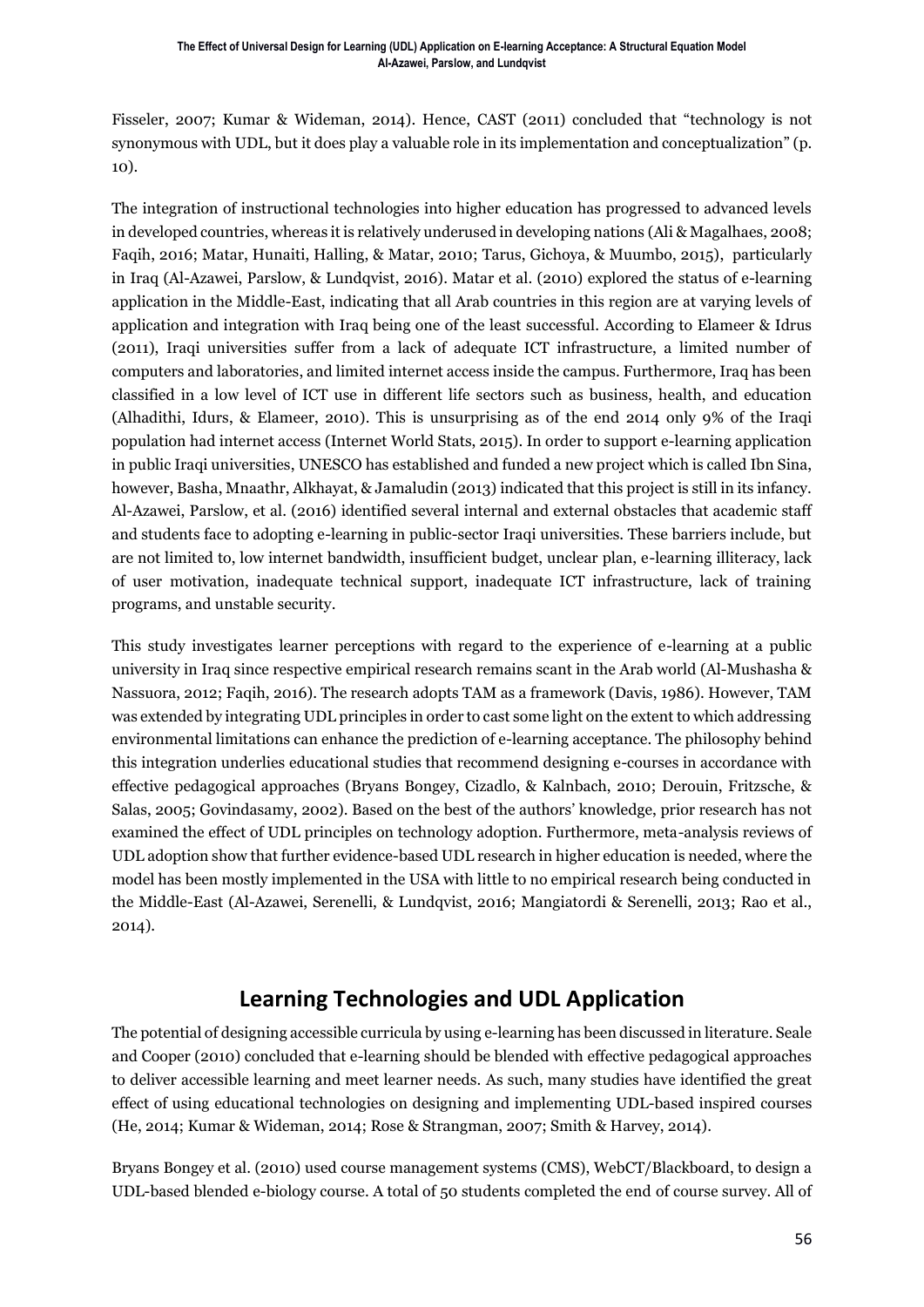them confirmed that they use e-learning systems as a part of their course experience. By comparing learner performance and the usage of the course site with the previous semester, it was shown that even though academic achievement was not significantly different, the usage of e-learning was higher than in the previous course. In addition, learners were highly satisfied in the UDL-based blended course. Similarly, the effect of using video integrated closed captions as one aspect of UDL on learner attitudes towards educational technology was investigated by Dallas, Mccarthy, and Long (2016). The results showed that the use of video closed captions had a significant positive influence on student attitudes towards using this educational technology.

Another literature has established a theoretical relationship between UDL-inspired course design and e-learning use. Morra and Reynolds (2010) stated that the use of learning technology alone will not assist to improve learning outcomes. Hence, the authors suggested that integrating UDL principles into instructional technologies and e-course design can lead to such enhancement. Furthermore, Benton-Borghi (2013) proposed a theoretical model based on UDL and technological pedagogical content knowledge (TPACK) framework. The simple notion behind TPACK is that teachers need to know how technology should be effectively integrated into teaching. In other words, it provides a coherent conceptual model of how teachers should be prepared to use technology. Benton-Borghi (2013) established that the incorporation of UDL principles and TPACK can promote the use of technology in teaching and learning.

## **Research Framework**

Since the 1980's, a growing body of research has been theoretically and empirically developed to examine the diffusion and acceptance of Information Systems (IS). The root of such models is grounded in Information Technology (IT), psychology, and sociology (Venkatesh, Morris, Davis, & Davis, 2003). From the proposed theories, several models have been dominant because of their strong theoretical base, power to identify technology acceptance, and their impacts on other models. According to recent meta-analysis reviews conducted by Hwang, Al-Arabiat, and Shin (2015), Šumak, Hericˇko, and Pušnik (2011), and Venkatesh et al. (2003), such theories include, but are not limited to, Theory of Reasoned Action (TRA) (Ajzen & Fishbein, 1980), Theory of Planned Behaviour (TPB) (Ajzen, 1985), Technology Acceptance Model (TAM) (Davis, 1986), Augmented Version of TAM (A-TAM) (Taylor & Todd, 1995), Technology Acceptance Model 2 (TAM2) (Venkatesh & Davis, 2000), Unified Theory of Acceptance and Use of Technology (UTAUT) (Venkatesh et al., 2003), and Technology Acceptance Model 3 (TAM3) (Venkatesh & Bala, 2008). This study takes TAM as its central research focus, the reasons for which is discussed below.

According to Bagozzi (2007), the most acknowledged strength of TAM is its "parsimony." Furthermore, it is easy to be implemented and evaluated due to its simplicity (Hwang et al., 2015). In addition, the soundness of the model has been supported in different settings and technologies (Hwang et al., 2015). Accordingly, it is steadily employed in order to assess the acceptance of a particular technology (Bagozzi, 2007; Hwang et al., 2015). The model is also thought to be one of the most influential theories in IT research (Benbasat & Barki, 2007; Lee, Kozar, & Larsen, 2003). TAM, however, fails to illuminate the design process behind the technology adoption behaviour (Venkatesh & Davis, 2000).

Accordingly, literature that utilised TAM to investigate e-learning acceptance incorporated other factors that relate to e-learning or e-courses design such as online course design and user interface design (Liu,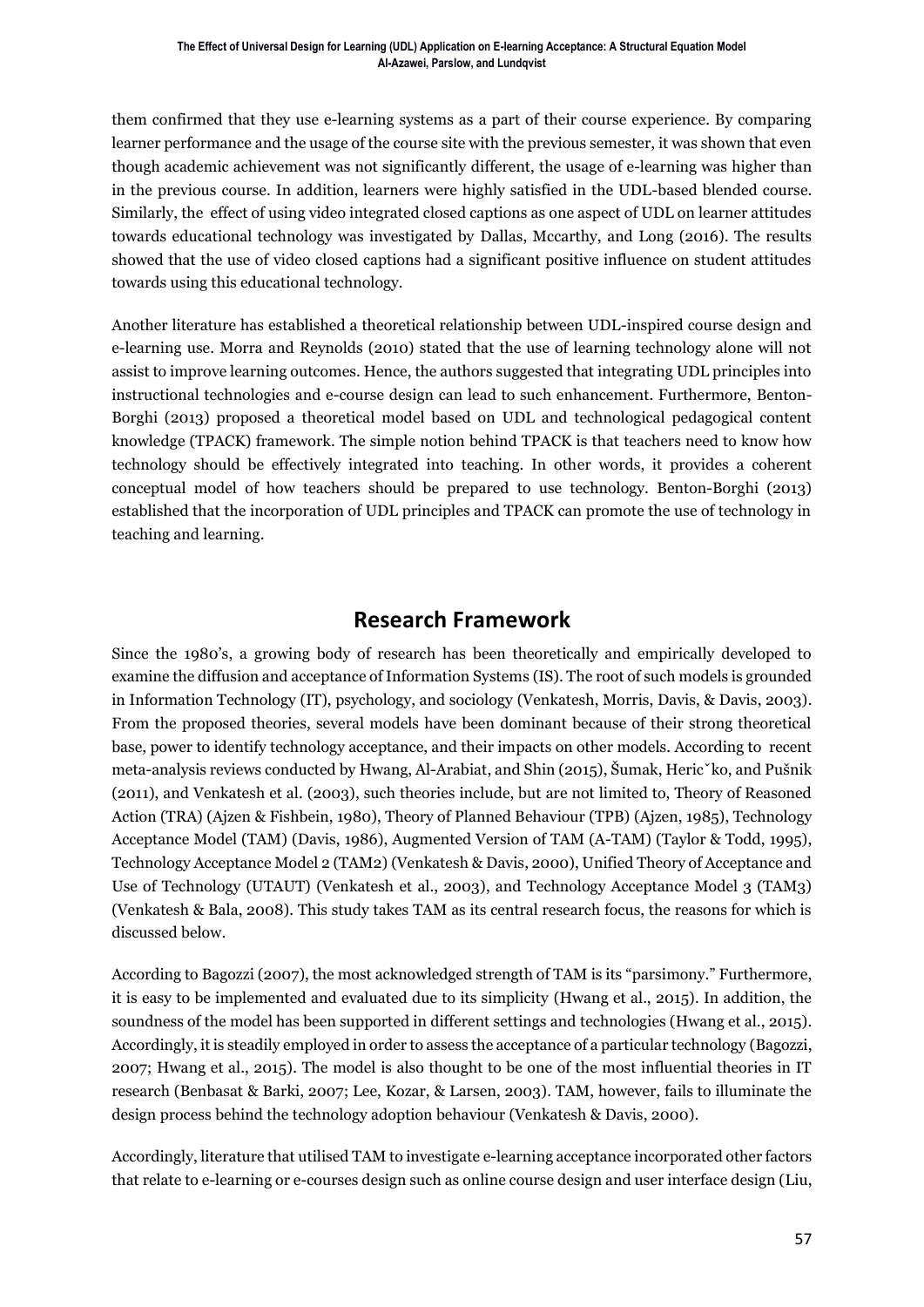Chen, Sun, Wible, & Kuo, 2010), multimedia instructions (Liaw, 2008), e-course quality and diversity of assessments (Sun, Tsai, Finger, Chen, & Yeh, 2008), e-content quality (Teng, 2015), as well as eresources quality and participants motivation (Kannan & Narayanan, 2015). Wixom and Todd (2005) highlighted three approaches of TAM extension: (1) introducing variables from prior research, (2) integrating additional belief variables, and (3) investigating moderators of perceived usefulness and ease of use.

This study focuses on the impacts of addressing curricula limitations on the use of learning technology. According to Seale and Cooper (2010), even though literature has discussed the use of e-learning to design accessible curricula, the pedagogical aspects of this design is neglected. Previous literature has investigated TAM in traditional e-learning settings, whilst the present research purposively embraced UDL principles as a pedagogical framework. Furthermore, perceived satisfaction and e-learning selfefficacy were also merged into the proposed model. Figure 1 demonstrates the main relationships among the original TAM constructs (Davis, Bagozzi, & Warshaw, 1989).



*Figure 1.* Original TAM constructs (Davis et al., 1989).

#### **TAM**

The theoretical base of the present study was grounded on TAM (Davis et al., 1989). The main factors of the model were inspired by the Theory of Reasoned Action (TRA) (Ajzen & Fishbein, 1980). TAM suggests that two types of beliefs are a determinant of user attitude and behavioural intention. It establishes a causal link among perceived ease of use (PEOU), perceived usefulness (PU), attitude to use (ATU), and intention to use (ITU). PU pertains to user beliefs that the adoption of a particular technology can improve his/her performance, whereas PEOU refers to the extent of mental effort that is required to use a technology (Davis, 1986). ITU is defined as a user's cognitive representation of his/her willingness to accomplish certain behaviours (Ajzen & Fishbein, 1980). TAM hypothesises that PEOU has a direct influence on PU and ATU, whilst PU has a direct impact on ATU and ITU. Moreover, ATU has a direct effect on ITU. Recent TAM revision simplified the model by excluding ATU (Venkatesh & Davis, 2000). In brief, the main hypotheses of TAM are:

H1: PEOU significantly influences PU.

H2: PEOU significantly influences ITU.

H3: PU significantly influences ITU.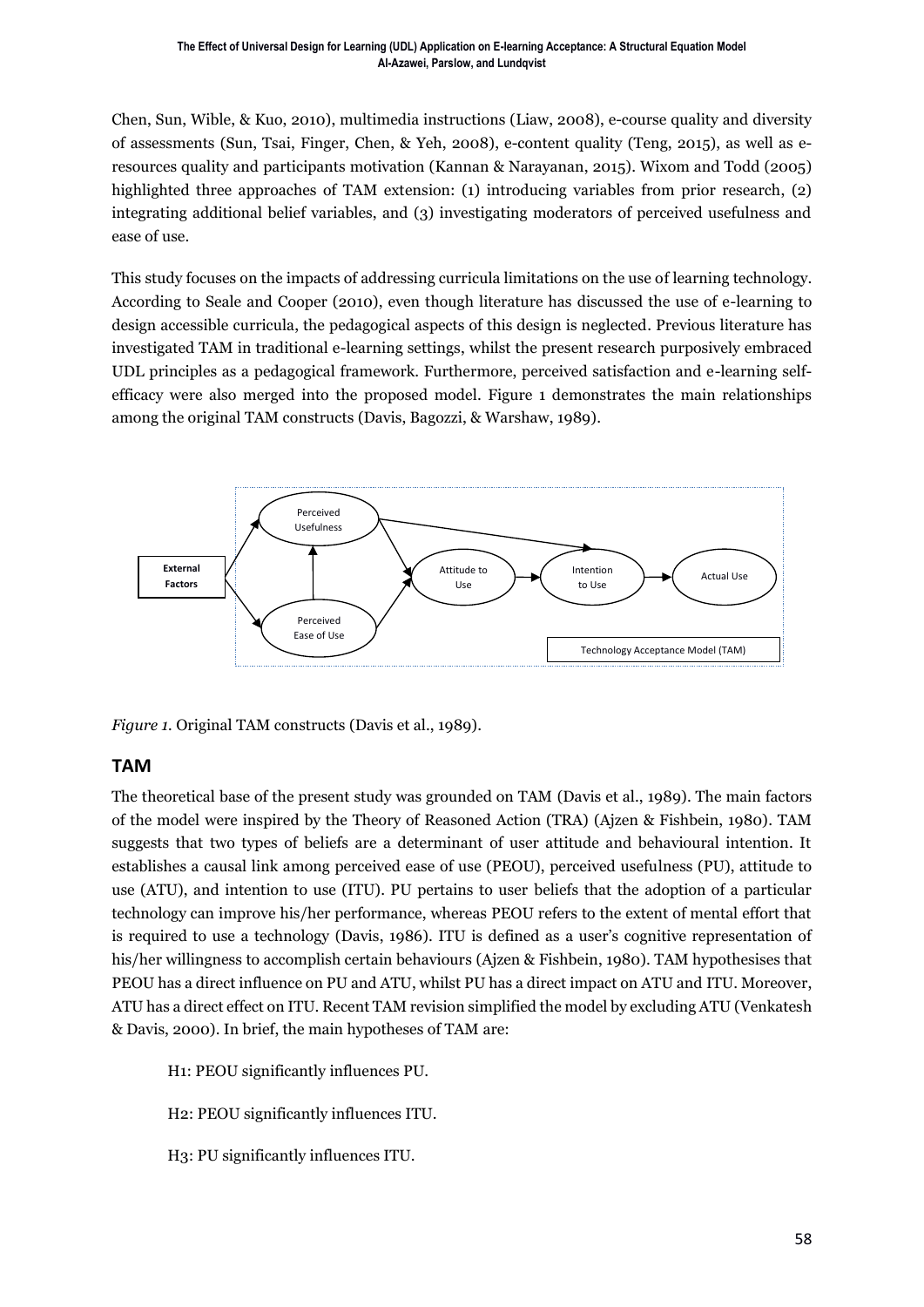## **Perceived Satisfaction (PS)**

According to Bolliger and Wasilik (2009), the value that students perceive regarding their learning experience in the educational institution is referred to as perceived satisfaction (PS). Learner dissatisfaction may lead to withdrawing from e-courses or weaker performance. Many studies have integrated a wide range of factors to highlight the predictors of PS (Al-Azawei & Lundqvist, 2015; Bolliger & Wasilik, 2009; Sun et al., 2008). In keeping with previous studies, perceived satisfaction (PS) has been significantly affected by PU and PEOU (Barrio-García, Arquero, & Romero-Frías, 2015; Sun et al., 2008; Weng & Tsai, 2015). Thus, the implications of these two constructs (PEOU and PU) on PS were investigated as well.

H4: PEOU significantly influences PS.

H5: PU significantly influences PS.

## **UDL Model**

Rovai (2004) pointed out that learner needs should be considered in the design of e-learning curricula. Similarly, Govindasamy (2002) confirmed that "it has become clear that the impact of not considering the underlying pedagogical principles when implementing e-Learning will undermine the implementation process" (p. 296). Moreover, Rienties and Toetenel (2016) stated that learning design according to an efficient pedagogical theory has a positive direct impact on student behaviour, outcomes, and satisfaction in blended and online learning environments.

UDL is a pedagogical framework that attempts to address the issue of learner differences by designing a flexible and accessible curriculum. Although it can be implemented in traditional learning settings, the use of learning technologies can improve its application (Bryans Bongey et al., 2010; CAST, 2011). Accordingly, this study suggests that integrating learning technology to address curricula limitations may enhance user intentional behaviour to adopt e-learning. Previous studies have quantitatively investigated the influence of e-course design, assessment methods, and multimedia instructions on perceived satisfaction, usefulness, and/or technology adoption (Liaw, 2008; Liu et al., 2010; Sun et al., 2008).

As previously discussed, literature that investigated the UDL implementation on learner perceptions such as engagement, satisfaction, learning flexibility, and social interaction indicated that the three layers of the model significantly affect such perceptions (Davies et al., 2012; Hall et al., 2015; Kumar & Wideman, 2014). Based on this discussion, the present research hypothesises that designing e-courses in accordance with UDL principles has a direct significant impact on PS and ITU. Moreover, it was expected that the three principles are predictors of PU.

H6a: MMR significantly influences ITU.

H6b: MMAE significantly influences ITU.

H6c: MME significantly affects ITU.

H7a: MMR significantly influences PS.

H7b: MMAE significantly influences PS.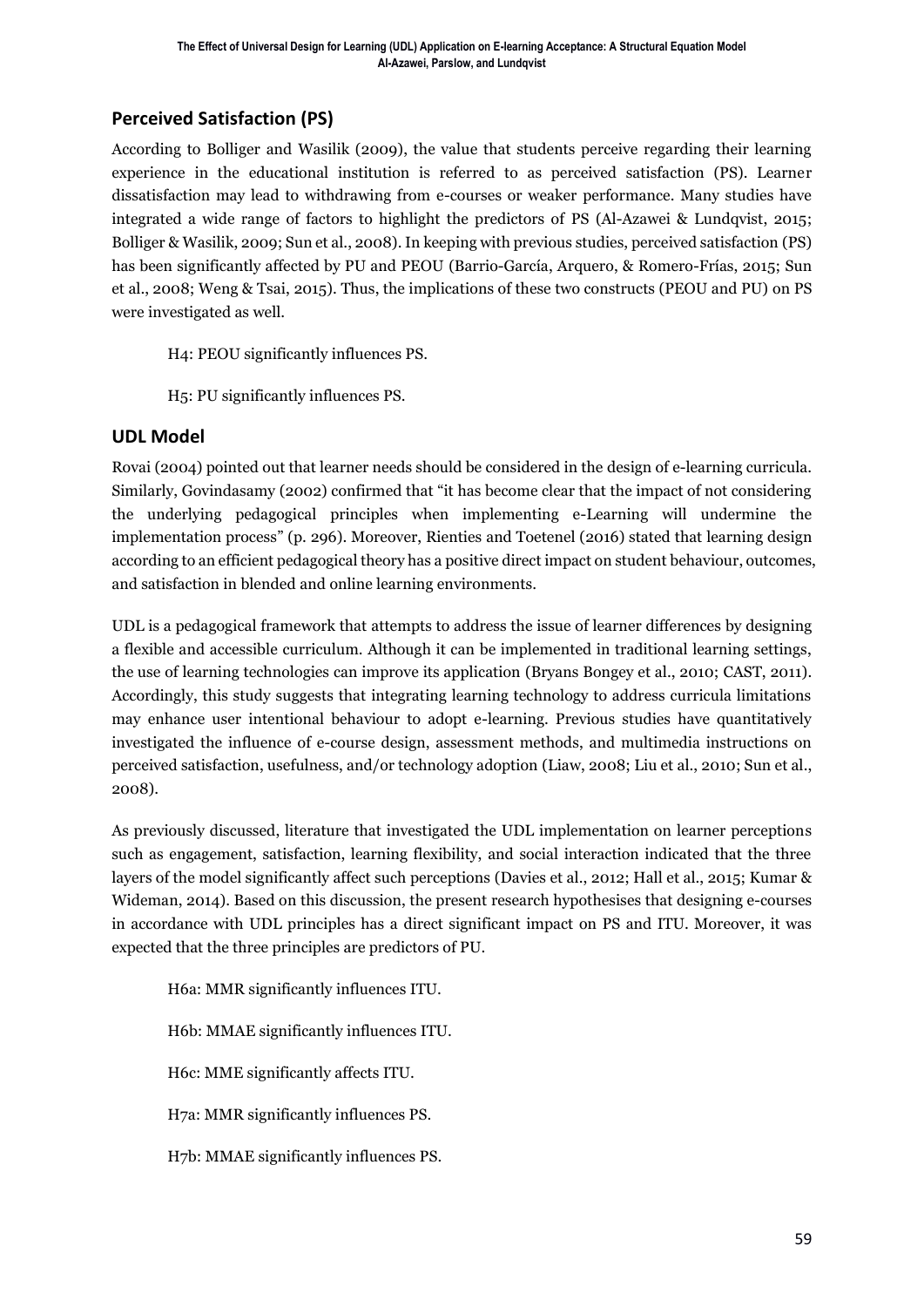H7c: MME significantly affects PS.

H8a: MMR significantly influences PU.

H8b: MMAE significantly influences PU.

H8c: MME significantly influences PU.

## **E-Learning Self-Efficacy (ELSE)**

As a cognitive construct, self-efficacy (SE) was defined as "beliefs about one's own capability to accomplish a certain task by one's own actions and resources even in the face of obstacles or barriers" (Sniehotta, Scholz, & Schwarzer, 2005, p. 145). According to Bandura (1990), people's beliefs about their capabilities can influence their choices, the effort that they should exert, and the time that they will persevere in order to face difficulties. ELSE was indicated to be a significant predictor of PEOU and/or PU (Al-Azawei & Lundqvist, 2015; Ong & Lai, 2006; Venkatesh & Davis, 2000). Hence, it was expected that learners with high ELSE are more likely to possess higher PEOU and PU than students with low self-efficacy.

H9: ELSE significantly influences PU.

H10: ELSE significantly influences PEOU.

Figure 2 depicts the proposed factors in the research framework.



*Figure 2.* The research framework.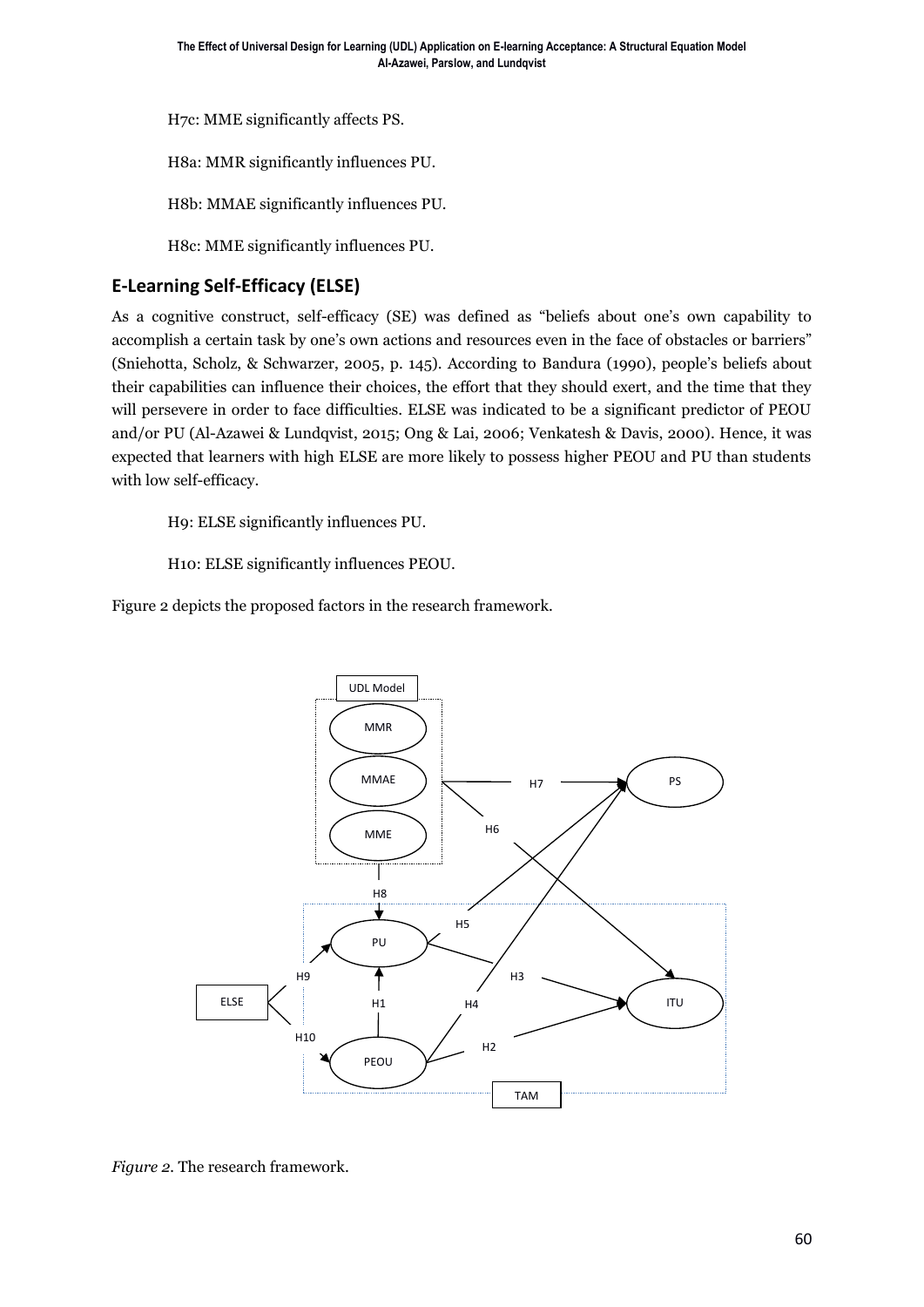## **Research Methodology**

This study sought to identify the effectiveness of UDL implementation on learner satisfaction and intention-behaviour to accept e-learning. It followed a mixed research design, combining action and survey methods. According to Leedy and Ormrod (2005), survey research design is an adequate method for research that aims to identify the causal relationship between dependent and independent variables. Action research, on the other hand, is useful in scrutinizing a particular phenomenon when researchers take a part in the action (Sagor, 2000). According to Sagor (2000), one of the objectives of using action research in education is to meet the individual needs of a wide-mix of learners. However, action research broadly focuses on qualitative data, whereas quantitative analysis is rarely used with this method (Sagor, 2000). Because the present research aims to quantitatively explore the effect of UDL application on technology acceptance, it was designed in accordance with both survey and action research methods.

As aforementioned, effective pedagogical approaches should be taken into consideration in the design of e-learning courses in order to serve learner needs (Bryans Bongey et al., 2010; Govindasamy, 2002; Rovai, 2004). However, there is a noticeable scarcity of such research. The present study was conducted throughout half an academic course in the first semester of the academic year 2015-2016. The first author developed the course design in accordance with UDL principles. The course was delivered using blended learning encompassed in class lectures and the use of Moodle. The design considered the representation of learning content, the methods of knowledge expression and assessment, and the means of student engagement. Moodle was widely used in this course to deliver learning content in multiple means, engage students, notify them about upcoming activities, discuss learning content, upload assignments, and perform online theoretical exams.

## **Participants**

The research sample was selected based on a non-probabilistic method. This approach enables researchers to choose subjects according to their availability and based on researchers' criteria (Tarhini, Hone, & Liu, 2015). Out of 115 second-year undergraduate students enrolled in a web design module at a public university in Iraq, 92 (80%) voluntarily responded to the distributed questionnaire. Most of the respondents ranged in age from 18 to 22 and were 52.2% male. The ethnicity of all of them was Iraqi Arab and none had any type of hearing or vision impairments. All participants were comfortable with Moodle because they used it during their first year. However, most of them have described their internet and e-learning level as "less experience." The profile information of the subjects is summarised in Figure 3. This group of participants was used as an experimental group.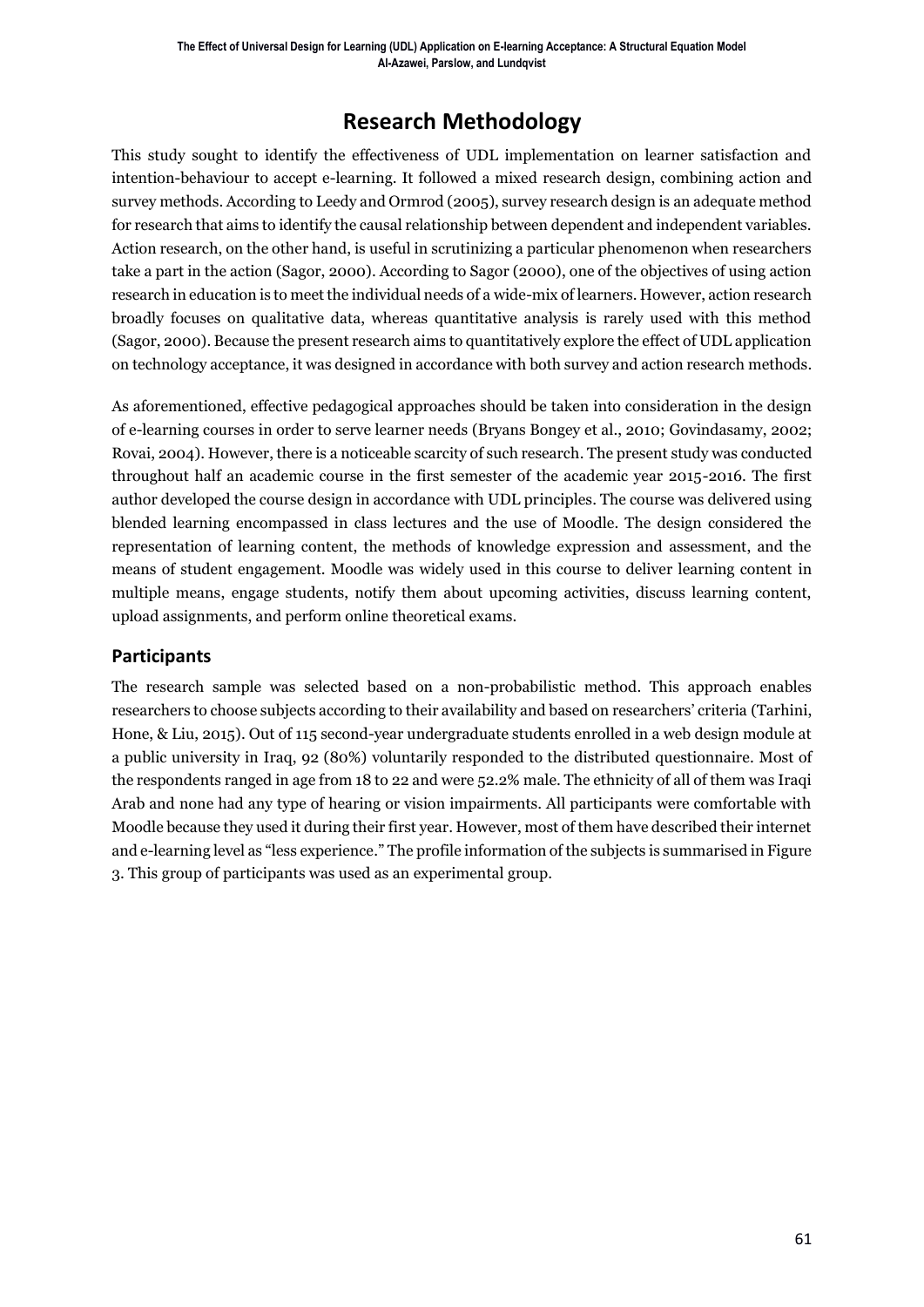**The Effect of Universal Design for Learning (UDL) Application on E-learning Acceptance: A Structural Equation Model Al-Azawei, Parslow, and Lundqvist**



*Figure 3.* Profile of participants (experimental group).

For further analysis, data of students who experienced e-learning in the traditional setting (without embracing UDL principles) was used as a control group. A total of 77 second year undergraduate students from the previous academic year (2014-2015) completed all items of the research survey (except for UDL variables), they belong to the same college, and experienced Moodle for one academic year as well. The age of the majority of them ranged from 18-23 (N=74, 96.1%). Furthermore, gender split was 39 (50.64%) male and 38 (49.36%) female learners. Thus, the overall features of both groups are similar.

#### **Context**

The research subjects were from a computer science college. All laboratories at the college have been connected by a central network and both academic staff and students had Wi-Fi internet access inside the college. At the beginning of the course, students were informed that it will be delivered using a blended learning design. This module was a mandatory course. It covered the main principles of website design by using HTML (HyperText Markup Language), CSS (Cascading Style Sheet), and JavaScript. These three languages (HTML, CSS, and JavaScript) complement each other to design interactive websites. The first five lectures included general concepts of web design and HTML. These lectures were carefully designed to embrace UDL principles as follows:

**Multiple means of representation.** In order to meet this principle, the learning content was presented in a wide range of formats. All learning materials were designed to explain the same learning content, but by multiple means. The syllabus and grading procedures were presented in the first lecture. Additionally, a course overview that included PDF, Word, PowerPoint files, and video were posted on the course LMS a week before commencement. Then, each lecture was uploaded at least two days before a class session, in order to provide students with a general view about the coming lecture. According to Kumar and Wideman (2014), posting learning materials ahead of time prior to the class sessions can reduce learner anxiety. For each lecture, learning materials were posted in PDF version (including all details about a lecture; the most important concepts were highlighted in different colours and fonts), an equivalent word file (this is to give students more flexibility to maximise or minimise the text font according to their preferences), and a PowerPoint file that included the main outlines of a lecture, its goals, examples, and summary. Furthermore, a detailed explanation for each lecture was also provided using a series of short videos integrating closed notes and illustrations. The length of each video was less than 10 minutes in order to avoid the issue of low internet bandwidth in Iraq. The video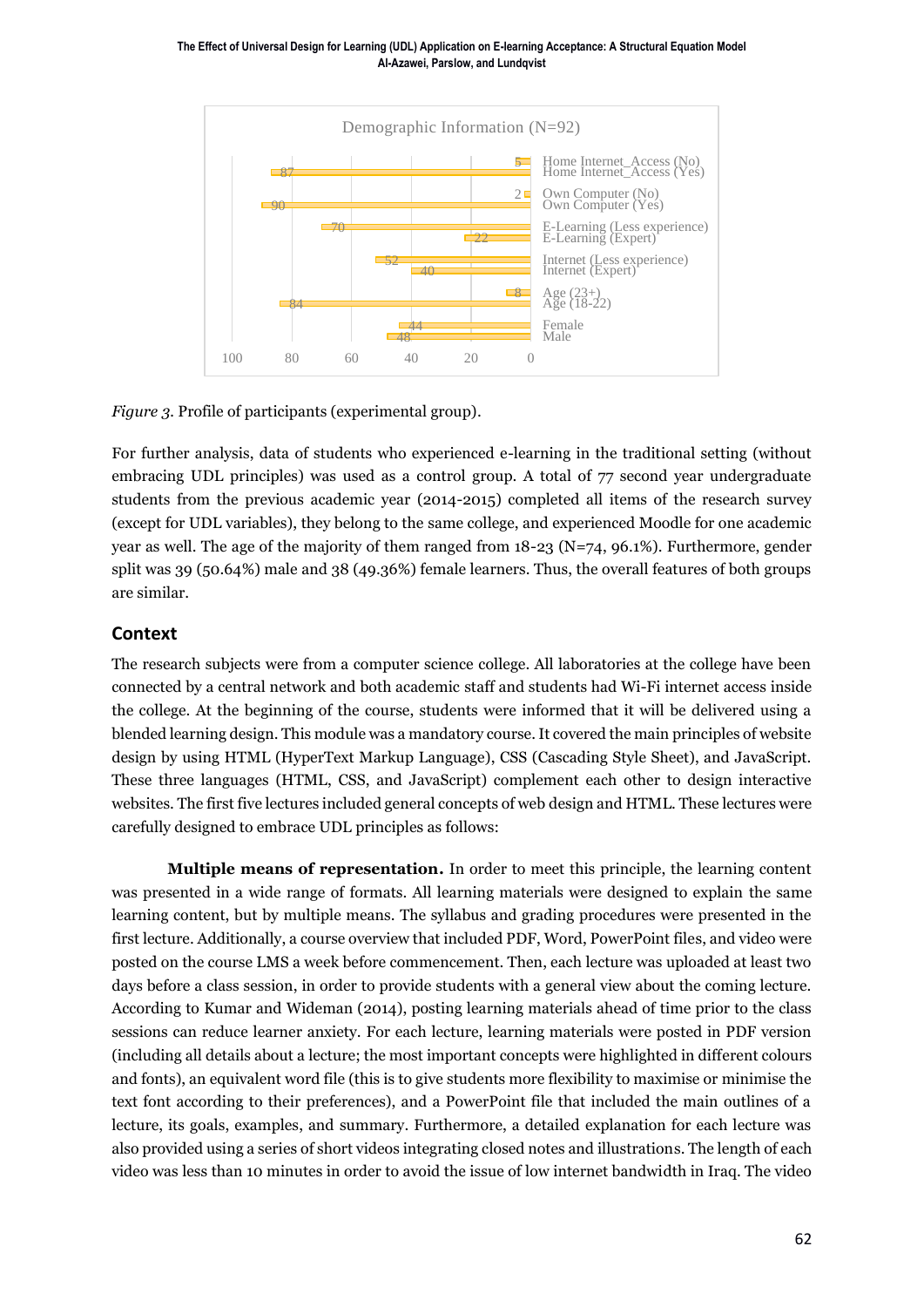lectures were designed as follows: an introductory short video that briefly reviewed the concepts discussed in the previous lecture, asking some general questions that students were called to answer in order to continue with the new concepts, and introduced the main goals of the lecture; a series of short videos entailing detailed explanation for core concepts with practical implementation; and finally, a short video that summarised the main discussed points.

In the weekly class sessions, the tutor also used multiple means of representation. This comprised of DataShow and PowerPoint slides, smartboard, a class discussion, a brief Q&A session, and a small group discussion. During laboratory sessions, the instructor used a short one-to-one lecture format to pinpoint the weaknesses of each student and help him/her to address them. Applying such a mixture of methods in classroom and laboratory sessions was essential in order for the instructor to be able to respond to student individual preferences.

Further, text-based guidelines (PDF and Word files) were also posted on Moodle to explain the main structure and requirements of assignments as well as steps that should be followed to design a good website. Moodle was also used to provide students with additional learning resources either for the development of knowledge or to obtain background information. The purpose of this was to eliminate the background knowledge differential between students. A brief summary of two lectures was also uploaded on the course website as PDF and Word files in order to assist students in remembering the main concepts of the lecture as well as understanding how to summarise a lecture. Thus, the course design covered the first principle of the UDL model by integrating multiple means of representation that offered better access to learning content for more students.

**Multiple means of action and expression.** A wide range of learning evaluation methods was used to allow learners to demonstrate their knowledge and understanding by multiple means. It is worth mentioning that there were some general assessment rules that should be followed by all instructors as a part of the university assessment procedure. As such, the instructor respected these rules. On the other hand, a multiple means of evaluation was incorporated into the course design based on freedom that the lecturer has. Learners had to complete two theoretical exams, a laboratory test, and a final exam. For the theoretical exam that related to this experiment, different question styles were used such as multiple choices, fill-in-the-blank, brief narrative description, and problem-solving. This gave students more flexibility to respond to each question. Furthermore, students could choose which questions to answer. The dominant method that was used to evaluate students' ability to solve problems was a laboratory test. However, the instructor did not use only one test for such assessment because some students could have underperformed due to miscellaneous external circumstances unrelated to their actual understanding. Hence, a weekly assessment method was chosen instead of relying on one test.

According to Rose et al. (2006), the choice of the most suitable assessment method relies on the core goals of a module. This course aimed to improve the abilities of undergraduate students to design an interactive website using HTML, CSS, and JavaScript. Based on this perspective, students were informed in the first week that they should start planning an individual project from the second week using principles of HTML only and then developing it by applying the concepts of CSS and JavaScript. This approach allowed students to empirically experience their comprehensive understanding and knowledge in the course. Students were given a flexible window of six to eight weeks to submit their work, so they could choose the most suitable time according to their schedule and time commitments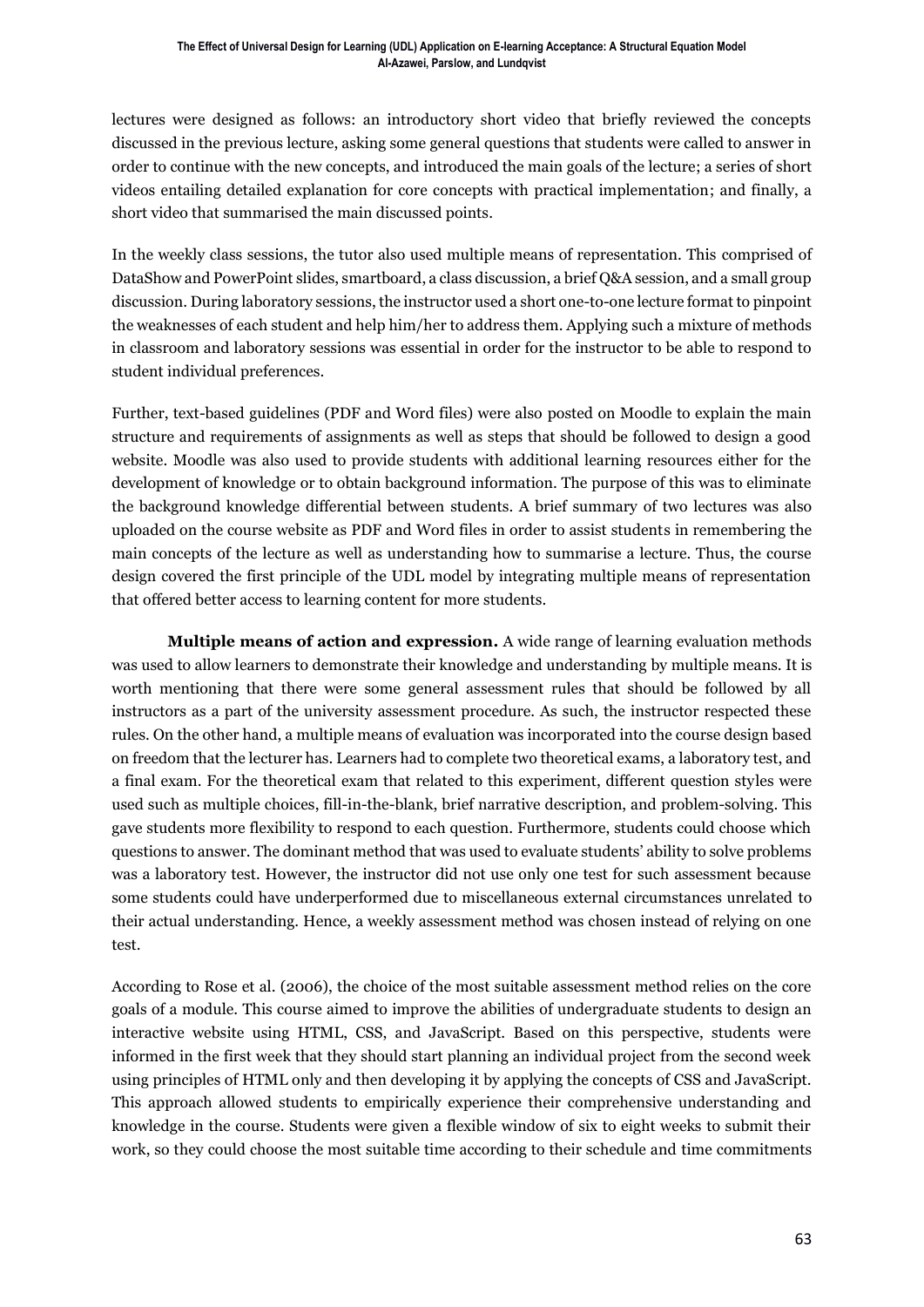for other courses. The teacher also identified other activities that students were called to complete whether in the class or on Moodle.

Through the LMS, Moodle, four self-assessments were posted where each one was associated with each lecture. This was important not only in assessment, but for learner engagement as well. In addition, students were asked to choose one of two assignment topics that they were more interested in and upload their work on Moodle. Although a deadline was given for the assignment, the lecturer did not impose it strictly. Therefore, students had a choice to select the most convenient due date that fitted their schedule. This flexibility of submission was adopted because the students have not previously experienced doing assignments. Therefore, a strict due date might lead to a low response. A text-based guideline was provided to help them in preparing their reports and a short video was posted instructing them on how to upload their work. Other daily activities were also integrated as part of student assessment. This wide range of evaluation methods met this UDL principle indicated that the sole use of one assessment method is not adequate to address every student preference.

**Multiple means of engagement.** According to Conner (2016), engagement represents one of the key concerns of educators in contemporary learning. In this study, different engagement methods were followed in both classroom-based sessions and LMS. After registration, a course overview was posted including a general introduction about its importance, its goals, the main topics that were going to be covered, teaching approaches, and assessment methods. The announcement page of the module website, Moodle, was also used to inform students about all upcoming activities. The purpose was to positively impact on student engagement by keeping them up to date about the course. The prior literature showed that using notification tools in e-learning systems can significantly influence technology adoption (Atchariyachanvanich, Siripujaka, & Jaiwong, 2014). Furthermore, the instructor posted many questions in the course forum in order to motivate students and enhance their interest in the course. The lecturer had a speedy reply to all students' enquiries as well as answering posted questions. Another engagement approach was the use of online self-assessments that were associated with each lecture. The self-assessment tests were designed with a direct feedback for each question as to whether the answer was correct or not. As discussed by Rose et al. (2006), self-assessments play a vital role in student engagement. Pertaining to video lectures, at the beginning of every lecture, many questions that were associated with the previous topic were triggered and students were asked to pause the video until the questions are answered. This method was used to motivate students in order to evaluate their own knowledge and focus on the course content. Daily activities whether in the classroom or the LMS were also considered a part of student assessment to encourage participation in the course, as well as interaction with other peers. Intensive feedback was provided for all students regarding their online assignments and project.

In classroom sessions, the instructor focused on extending student knowledge about the course, motivating them to express their limitations, and giving them further advice and comments to improve their work. Generally, presenting learning content in multiple means and assessing learner knowledge in different ways were aimed to maintain student motivation during the course. Student interest in the course was also shown via their excellent interaction with the LMS as presented in the log files of Moodle.

#### **The Research Instrument and Procedure**

Prior to intervention, ethics approval was obtained by the relevant Ethics Committee. Subsequently, the first author had many online conversations with the course teacher in order to familiarise him with the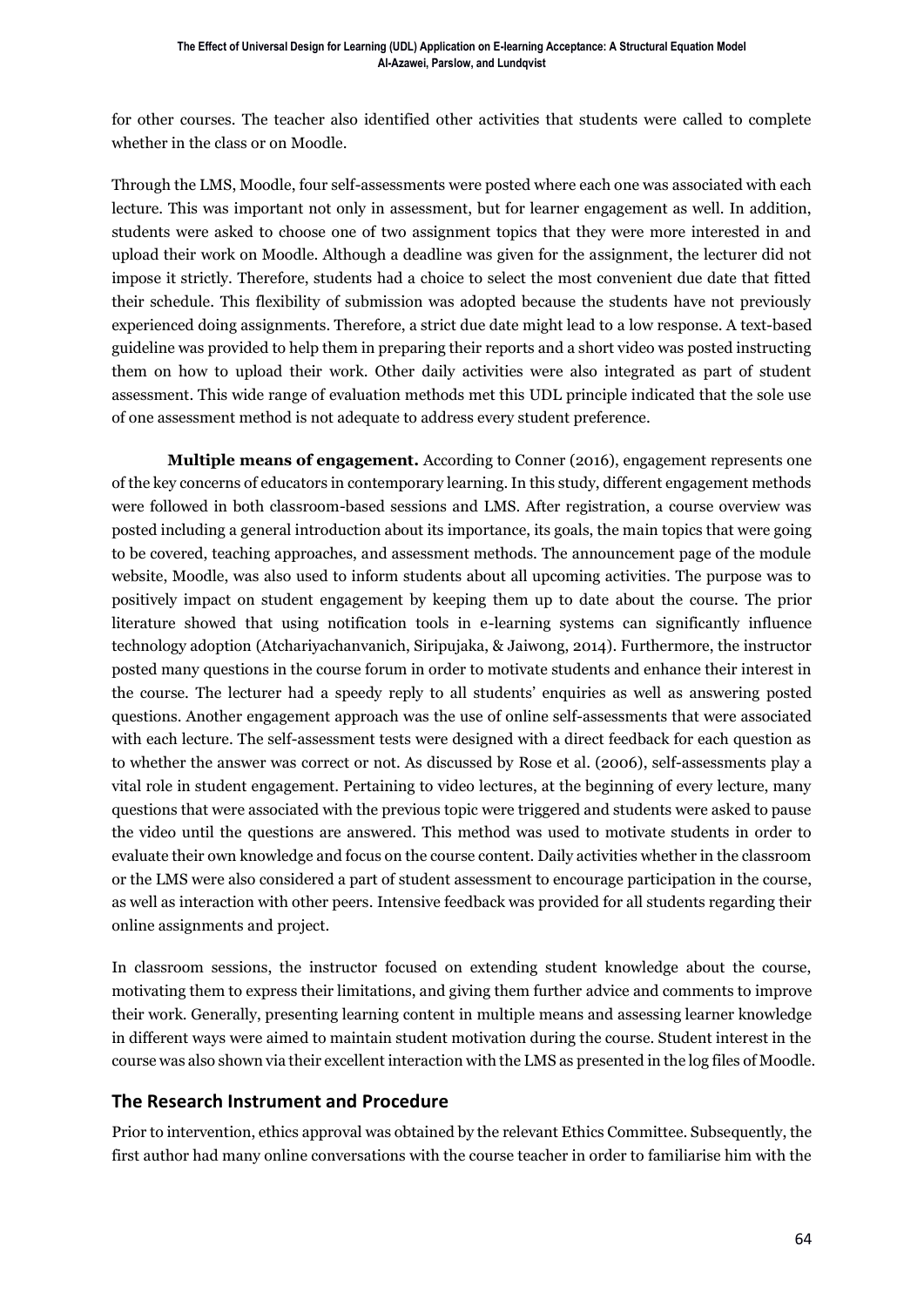new course design and main principles of UDL. This was followed by a detailed written guide, which encompassed the course plan.

The research data was collected by the research instrument. It required approximately 10-15 minutes to be completed. The questionnaire consisted of four sections. The first one included general information about the participants (Figure 3). The second section comprised 26 items to identify the eight factors of the model. Most questions were adapted from previously examined instruments (Chiu, Hsu, Sun, Lin, & Sun, 2005; Liaw, 2008; Said, Kirgis, Verkamp, & Johnson, 2015; Smith, 2012; Venkatesh & Davis, 2000; Wu, Tennyson, & Hsia, 2010). All items used a 7-point Likert scale, ranging from 1 for "strongly disagree" to 7 for "strongly agree." The number of items that were used to infer each construct as follows: PEOU (four items), PU (three items), ELSE (three items), PS (three items), MMR (three items), MMAE (four items), MME (four items), and ITU (two items). The third section was designed to collect information about course features and attributes. It was adapted from Kumar and Wideman (2014). Finally, an open-ended question was used to collect qualitative data that can identify learner perspectives. According to Creswell, Klassen, Clark, and Smith (2011), quantitative and qualitative data have to be integrated instead of separating them. Thus, researchers can either support their quantitative analyses or reject them.

At the end of week six, the research questionnaire was posted on the announcement page of the LMS. All students were requested and encouraged to fill in the instrument in their free time. It was demonstrated that their feedback is important to enhance e-learning implementation in public universities in Iraq as well as developing the course design. The questionnaire contained a cover letter that explained general information about the research, its purposes, and how data will be manipulated. It was clarified that all data will be used for research purposes, their instructor will not access the results, and their individual information or identity will not be displayed. As such, students were asked to identify their actual perceptions as this will not affect marking. Moreover, data was gathered by the first author where he has not had a direct relationship with students. All received responses were valid since all items in the questionnaire were identified as mandatory. However, some cases were duplicated due to either a technical issue or some respondents have filled out the online-based survey more than once where the data was hosted by Google Drive. Therefore, all these observations were excluded prior to data analysis. The process of checking duplicated cases was conducted twice.

#### **Analysis Techniques**

This study used Statistical Package for Social Science (SPSS) version 22 and SmartPLS version 3 for Windows 7 to analyse the collected data. Descriptive and traditional inferential statistic tests were conducted via the former, whereas the survey properties and the path associated among the model constructs were analysed using the SmartPLS. The alpha level at 0.05 was adopted. It is noteworthy that all research analyses were based on data of the experimental group, whilst control group data was used to compare learner perceptions and behavioural intention in traditional-based and UDL-based elearning settings only.

## **Results**

The gathered data was analysed through six phases. In the former, traditional statistical tests were used to measure the correlation between constructs and the differences between groups. In the second phase, the psychometric properties of the research instrument were analysed. Subsequently, the path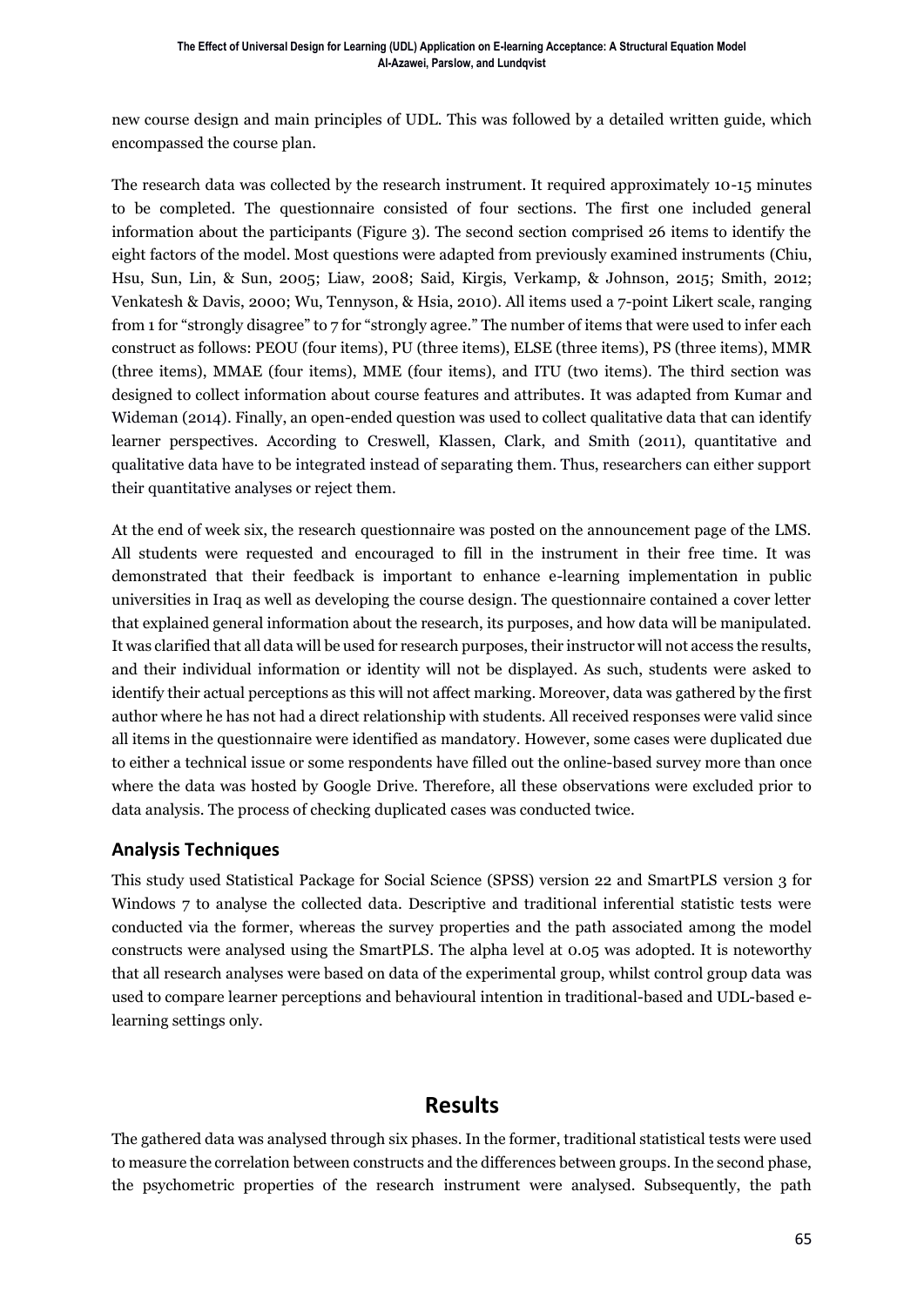associated between the original TAM constructs was measured to highlight the improvement in the proposed model power. Moreover, the effect of UDL variables on PU, PS, and ITU was tested in order to show their predictability. Then, the research model and hypotheses were investigated. Finally, learner beliefs were compared with those who attended a traditional-based blended learning in the last phase.

### **Preliminary Analysis**

Table 1 depicts mean and standard deviation (SD) of the model factors. Generally, all mean scores were greater than the midpoint of 3.5 and SD narrowly spread around the mean. This means that subjects possessed positive responses towards all factors in the research model. For further investigation, Skewness (Std. Error=0.251) and Kurtosis (Std. Error=0.498) were also calculated to measure the normality of the data as well as Tolerance and VIF to examine the multicollinearity assumption. It was found that the majority of data was normally distributed and the multicollinearity assumption was not violated as presented in Table 1. Figure 4 depicts the box plot of the model constructs.

Table 1

| Factor      | Item         | Mean   | <b>SD</b> | <b>Skewness</b> | Kurtosis | <b>Tolerance</b> | VIF   |
|-------------|--------------|--------|-----------|-----------------|----------|------------------|-------|
| <b>ITU</b>  | $\mathbf{2}$ | 6.0489 | 0.62923   | $-0.188$        | $-0.491$ | 0.578            | 1.730 |
| PU          |              | 5.8333 | 0.88881   | $-0.636$        | $-0.007$ | 0.563            | 1.776 |
| <b>PEOU</b> |              | 5.6766 | 0.92992   | $-1.114$        | 2.196    | 0.666            | 1.501 |
| <b>ELSE</b> |              | 5.2971 | 1.17821   | $-1.358$        | 1.841    | 0.819            | 1.222 |
| <b>PS</b>   |              | 5.9022 | 0.68033   | $-0.757$        | 1.759    | 0.552            | 1.813 |
| <b>MMR</b>  |              | 6.3080 | 0.82280   | $-2.438$        | 10.344   | 0.737            | 1.357 |
| <b>MMAE</b> |              | 5.7772 | 0.76447   | $-1.107$        | 2.806    | 0.581            | 1.722 |
| <b>MME</b>  |              | 5.8696 | 0.79012   | $-1.332$        | 3.008    | 0.642            | 1.558 |

*Descriptive Statistics*



a. TAM variables b. UDL variables

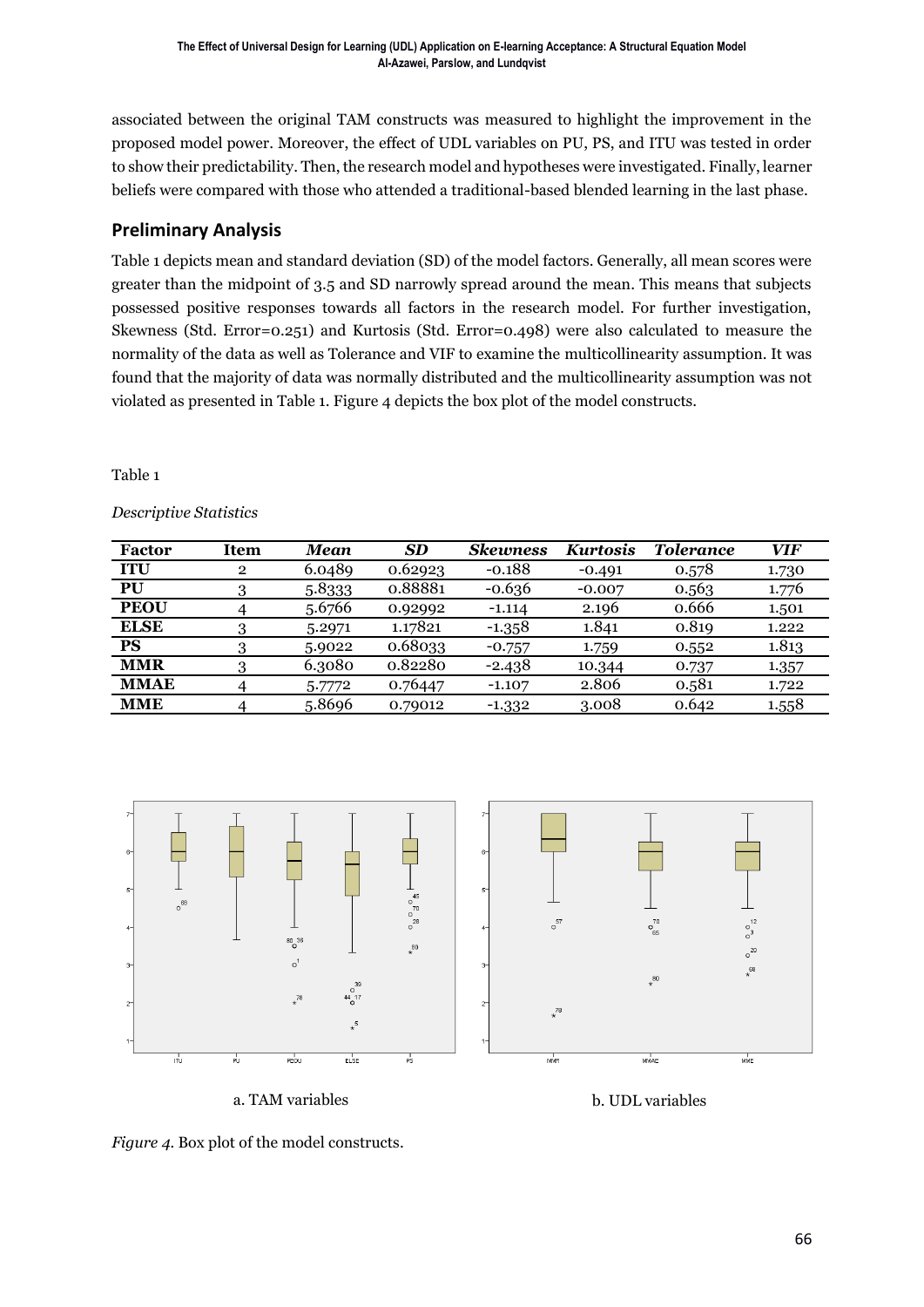Table 2 shows the findings of independent samples t-test. It was found that there was a statistical significance among internet experience, e-learning experience, and intention to accept e-learning technology. Students with more experience were more likely to adopt e-learning in comparison to less experienced participants. The factors: internet expert, the internet less experience, e-learning expert, and e-learning less experience were abbreviated to Int Expert, Int Less-Exper, E-Ler Expert, and E-Ler Less-Exper respectively.

Table 3 demonstrates Pearson's coefficient correlation among constructs proposed in this research. There was a significant relationship among most factors and the largest correlation was less than 0.7.

Table 2

| <b>Intention to Use (ITU)</b> |      |           |                 |                  |                   |      | <b>Perceived Satisfaction (PS)</b> |               |                  |
|-------------------------------|------|-----------|-----------------|------------------|-------------------|------|------------------------------------|---------------|------------------|
| <b>Factor</b>                 | М    | <b>SD</b> | t-test          | $\boldsymbol{P}$ | <b>Factor</b>     | М    | SD                                 | t-test        | $\boldsymbol{P}$ |
| Male                          | 6.09 | 0.67      | $T(90)=0.712$   | 0.47             | Male              | 5.93 | 0.70                               | $T(90)=0.518$ | 0.606            |
| Female                        | 6.00 | 0.58      |                 |                  | Female            | 5.86 | 0.66                               |               |                  |
| $Age \le 22$                  | 6.04 | 0.63      | $T(90)=0.064$   | 0.94             | Age < 22          | 5.90 | 0.69                               | $T(90)=0.118$ | 0.907            |
| Age > 22                      | 6.06 | 0.62      |                 |                  | Age > 22          | 5.87 | 0.50                               |               |                  |
| <b>Int</b> Expert             | 6.27 | 0.61      | $T(90) = 3.169$ | 0.002            | Int Expert        | 6.00 | 0.67                               | $T(90)=1.213$ | 0.228            |
| Int Less-                     | 5.87 | 0.58      |                 |                  | Int Less-         | 5.82 | 0.68                               |               |                  |
| Exper                         |      |           |                 |                  | <b>Exper</b>      |      |                                    |               |                  |
| <b>E-Ler</b> Expert           | 6.50 | 0.53      | $T(90) = 4.191$ | < 0.001          | E-Ler             | 6.09 | .68                                | $T(90)=1.502$ | 0.137            |
|                               |      |           |                 |                  | <b>Expert</b>     |      |                                    |               |                  |
| $E$ -Ler $_{Les}$             | 5.90 | 0.59      |                 |                  | $E$ -Ler $_{Les}$ | 5.84 | .67                                |               |                  |
| Exper                         |      |           |                 |                  | <b>Exper</b>      |      |                                    |               |                  |

#### *Findings of Independent Samples T-Test*

#### Table 3

*Pearson Correlation Coefficient Among Variables*

|                 | PU        | <b>PEOU</b> | <b>ELSE</b> | <b>PS</b>  | <b>MMR</b> | <b>MMAE</b>           | <b>MME</b> |
|-----------------|-----------|-------------|-------------|------------|------------|-----------------------|------------|
| <b>ITU</b>      | $0.519**$ | $0.316**$   | 0.010       | $0.371***$ | 0.179      | $0.483$ <sup>**</sup> | $0.488**$  |
| $\overline{PU}$ |           | $0.364**$   | 0.033       | $0.480**$  | $0.388**$  | $0.477**$             | $0.485***$ |
| <b>PEOU</b>     |           |             | $0.330**$   | $0.388**$  | $0.314***$ | $0.311***$            | 0.128      |
| <b>ELSE</b>     |           |             |             | $0.262^*$  | $-0.002$   | 0.079                 | 0.127      |
| <b>PS</b>       |           |             |             |            | 0.131      | $0.542***$            | $0.398**$  |
| <b>MMR</b>      |           |             |             |            |            | $0.330**$             | $0.317***$ |
| <b>MMAE</b>     |           |             |             |            |            |                       | $0.458**$  |

\*Correlation is significant at the 0.05 level (2-tailed).

\*\*Correlation is significant at the 0.01 level (2-tailed).

#### **Instrument Properties**

To establish the internal consistency reliability of the instrument, Cronbach's alpha (α) was measured. Researchers recommend that Cronbach's alpha is acceptable when it exceeds 0.7 (Pallant, 2013). However, Hair, Black, Babin, Anderson, & Tatham (2006) suggest that Cronbach's alpha is also acceptable if it exceeds 0.6 for exploratory research. Overall, the instrument achieved a good reliability (α=0.881). Furthermore, in order to establish convergent validity, Hair et al. (2006) suggest that both the average variance extracted (AVE) and composite reliability (CR) should be above 0.5 and 0.7 respectively. Another measurement that can be used to validate a questionnaire is called discriminant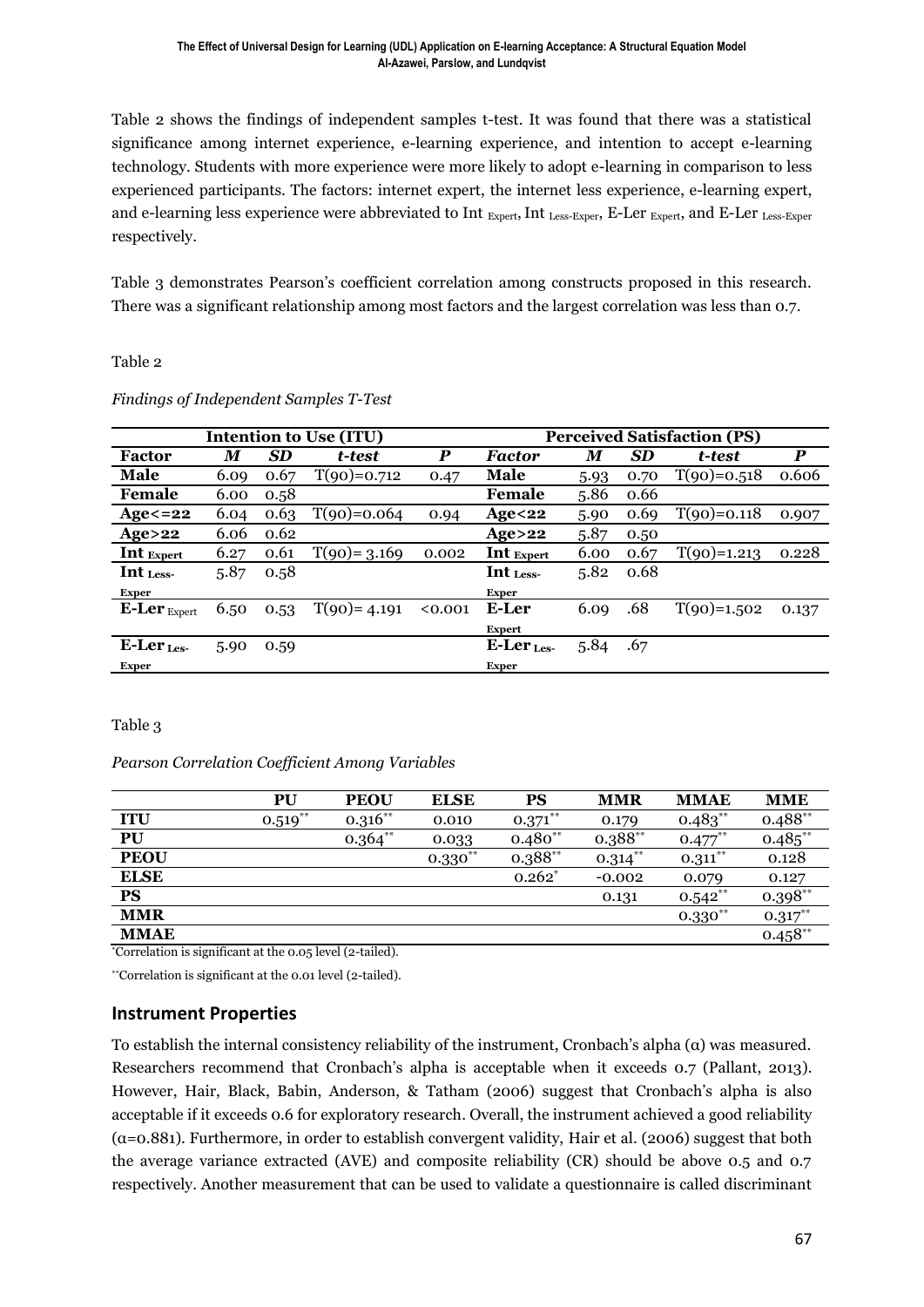validity. According to Fornell and Larcker (1981), this can be established when the variance that a variable shares with its own constructs is larger than the variance that it shares with other factors. Table 4 clearly depicts that the measurement met all recommendations where Cronbach's alpha ranged from 0.677 to 0.901, the AVEs were all above 0.5, and all above 0.8 for CR. A low α for ITU variable could be due to its high mean (6.048) and low SD (0.629).

#### Table 4

| <b>Convergent validity</b>   |            |             |            |            |                |           |              |             |  |  |  |
|------------------------------|------------|-------------|------------|------------|----------------|-----------|--------------|-------------|--|--|--|
| <b>Latent factor</b>         |            | AVE (>0.5)  |            |            | CR (> 0.7)     |           | Cronbach's a |             |  |  |  |
| <b>ITU</b>                   |            | 0.755       |            |            | 0.861          |           | 0.677        |             |  |  |  |
| <b>MMAE</b>                  |            | 0.561       |            |            | 0.836          |           | 0.741        |             |  |  |  |
| <b>MME</b>                   | 0.663      |             |            |            | 0.887          |           | 0.831        |             |  |  |  |
| <b>MMR</b>                   | 0.835      |             |            |            | 0.938          |           | 0.901        |             |  |  |  |
| <b>PEOU</b>                  | 0.614      |             |            |            | 0.862          | 0.789     |              |             |  |  |  |
| <b>PS</b>                    |            | 0.711       |            |            | 0.880          |           | 0.794        |             |  |  |  |
| PU                           | 0.710      |             |            | 0.880      |                | 0.797     |              |             |  |  |  |
| <b>ELSE</b>                  |            | 0.695       |            |            | 0.871<br>0.815 |           |              |             |  |  |  |
| <b>Discriminant validity</b> |            |             |            |            |                |           |              |             |  |  |  |
| <b>Latent factor</b>         | <b>ITU</b> | <b>MMAE</b> | <b>MME</b> | <b>MMR</b> | <b>PEOU</b>    | <b>PS</b> | <b>PU</b>    | <b>ELSE</b> |  |  |  |
| <b>ITU</b>                   | 0.869      |             |            |            |                |           |              |             |  |  |  |
| <b>MMAE</b>                  | 0.485      | 0.749       |            |            |                |           |              |             |  |  |  |
| <b>MME</b>                   | 0.493      | 0.504       | 0.814      |            |                |           |              |             |  |  |  |
| <b>MMR</b>                   | 0.184      | 0.341       | 0.320      | 0.914      |                |           |              |             |  |  |  |
| <b>PEOU</b>                  | 0.363      | 0.357       | 0.162      | 0.304      | 0.783          |           |              |             |  |  |  |
| <b>PS</b>                    | 0.379      | 0.571       | 0.422      | 0.163      | 0.437          | 0.843     |              |             |  |  |  |
| PU                           | 0.536      | 0.512       | 0.503      | 0.403      | 0.406          | 0.510     | 0.843        |             |  |  |  |
| <b>ELSE</b>                  | 0.037      | 0.114       | 0.141      | 0.044      | 0.352          | 0.287     | 0.088        | 0.834       |  |  |  |

#### *The Measurement Properties*

## **Structural Equation Model (SEM)**

Lowry and Gaskin (2014) recommend two methods of determining the number of observations required for the application of SEM technique. The first suggests that the smallest sample size can be identified by 10, multiplied by the largest number of variables used to determine a particular construct. The second method recommends a statistical power of regression set at 80% and an alpha level of 0.05. Based on both recommendations, the minimum required sample size is either 50 or 91 cases respectively. As such, our sample was adequate to carry out this analysis  $(N=92)$ .

PLS-SEM is a popular approach to investigate the association between model factors (Yi & Hwang, 2003; Zogheib, Rabaa, Zogheib, & Elsaheli, 2015). This is due to its ability to deal with small sample sizes (Cheng & Chau, 2014), develop a theory (Hair et al., 2006), and there is no specific assumption about data distribution (Cassel, Hackl, & Westlund, 1999).

## **The Investigation of Original TAM Factors**

Before examining the path associated among the proposed model constructs, the association among the original TAM factors (PU and PEOU) was investigated first. The aim of this analysis was to show the improvement in the research model after integrating the UDL variables. Table 5 and Figure 5 illustrate that all factors were predictors of PS, whereas PEOU was not a significant determinant of ITU. The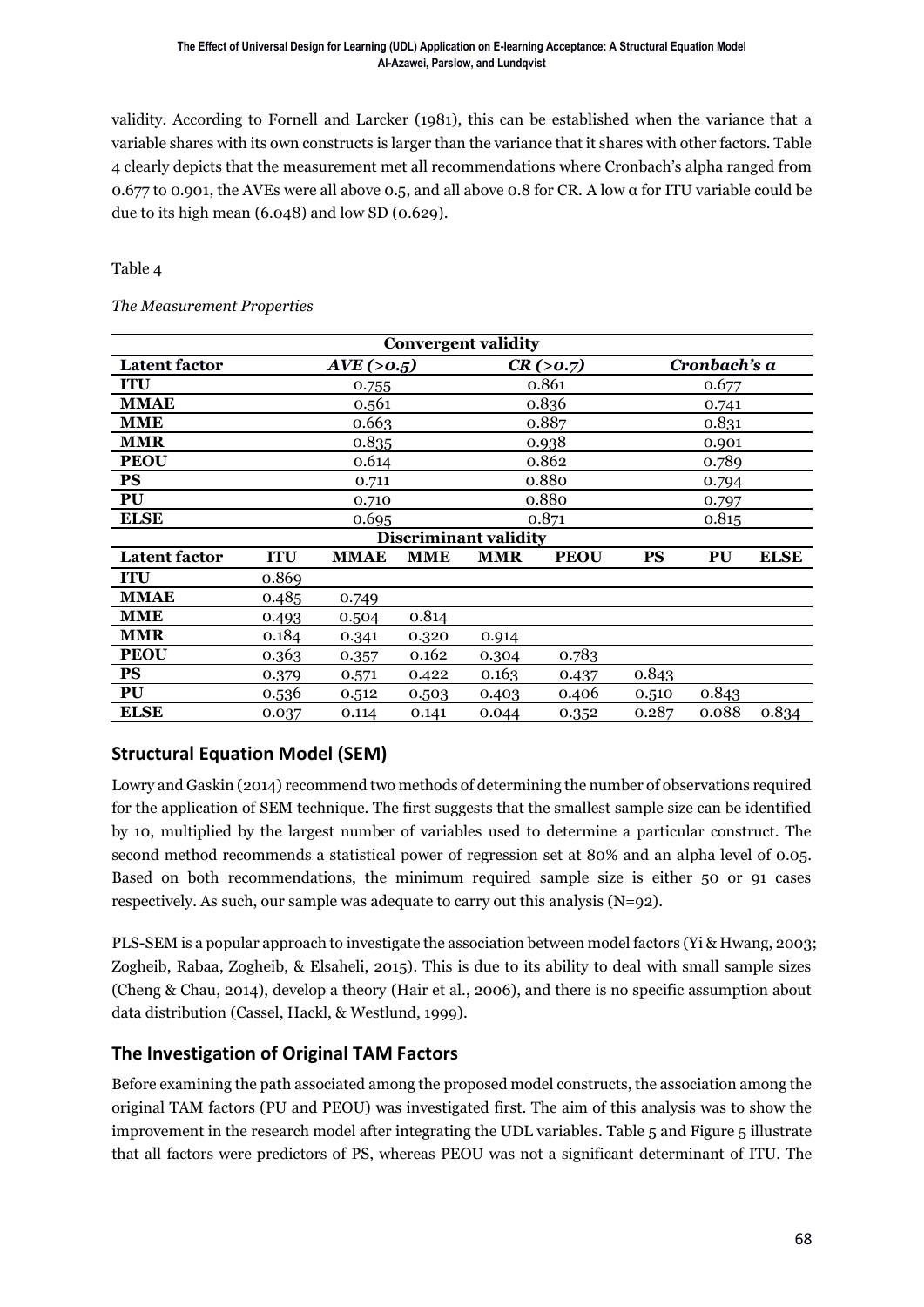factors explained 31.8% and 31.5% of the variance of PS and ITU respectively. Such outcomes confirm that TAM should be extended by other factors to improve its power.

#### Table 5

#### *The Effect of PU and PEOU on PS and ITU*

| <b>Perceived Satisfaction (PS)</b> |                |          |         | Intention to Use (ITU) |            |          |       |  |
|------------------------------------|----------------|----------|---------|------------------------|------------|----------|-------|--|
| Path                               | $\mathbb{R}^2$ |          | P       | Path                   | $\bm{R^2}$ |          |       |  |
|                                    | 31.8%          |          |         |                        | 31.5%      |          |       |  |
| $PU\rightarrow PS$                 |                | 0.387    | 0.001   | $PU \rightarrow ITU$   |            | 0.467    | 0.001 |  |
| $PEOU\rightarrow PS$               |                | 0.283    | 0.009   | PEOU→ ITU              |            | 0.175    | 0.155 |  |
| $PEOU \rightarrow PU$              |                | 0.428    | < 0.001 | $PEOU\rightarrow PU$   |            | 0.428    | 0.001 |  |
| $ELSE \rightarrow PEOU$            |                | 0.358    | < 0.001 | $ELSE\rightarrow$      |            | 0.358    | 0.001 |  |
|                                    |                |          |         | <b>PEOU</b>            |            |          |       |  |
| $ELSE \rightarrow PU$              |                | $-0.062$ | 0.563   | $ELSE \rightarrow PU$  |            | $-0.062$ | 0.563 |  |



*Figure 5.* The findings of the original model.

## **UDL Principles as Predictors of the Model Factors**

For further analysis, the predictability of UDL principles on the dependent variables was examined. This analysis casts more light on the effect of UDL principles on learner perceptions and e-learning adoption. Figure 6 and Table 6 demonstrate that UDL principles have an acceptable fit to explain the dependent constructs. MMAE  $(\beta_{MMAE \rightarrow ITU} = 0.328, P=0.001)$  and MME  $(\beta_{MME \rightarrow ITU} = 0.338, P=0.005)$ were determinants of ITU with the prediction ability of 32%. These two constructs MMAE (*βMMAE PS*= 0.498, *P*<0.001) and MME ( $\beta_{MME} \rightarrow p_s = 0.193$ , *P*=0.040) had also significant positive impacts on PS where they explain 35.6% of this dependent construct. Finally, the three principles had a positive effect on PU with MMAE ( $\beta_{MMAE \to PU} = 0.297$ , *P*=0.008) and MME ( $\beta_{MME \to PU} = 0.287$ , *P*=0.001) as significant predictors of PU to explain 38.1% of its variance.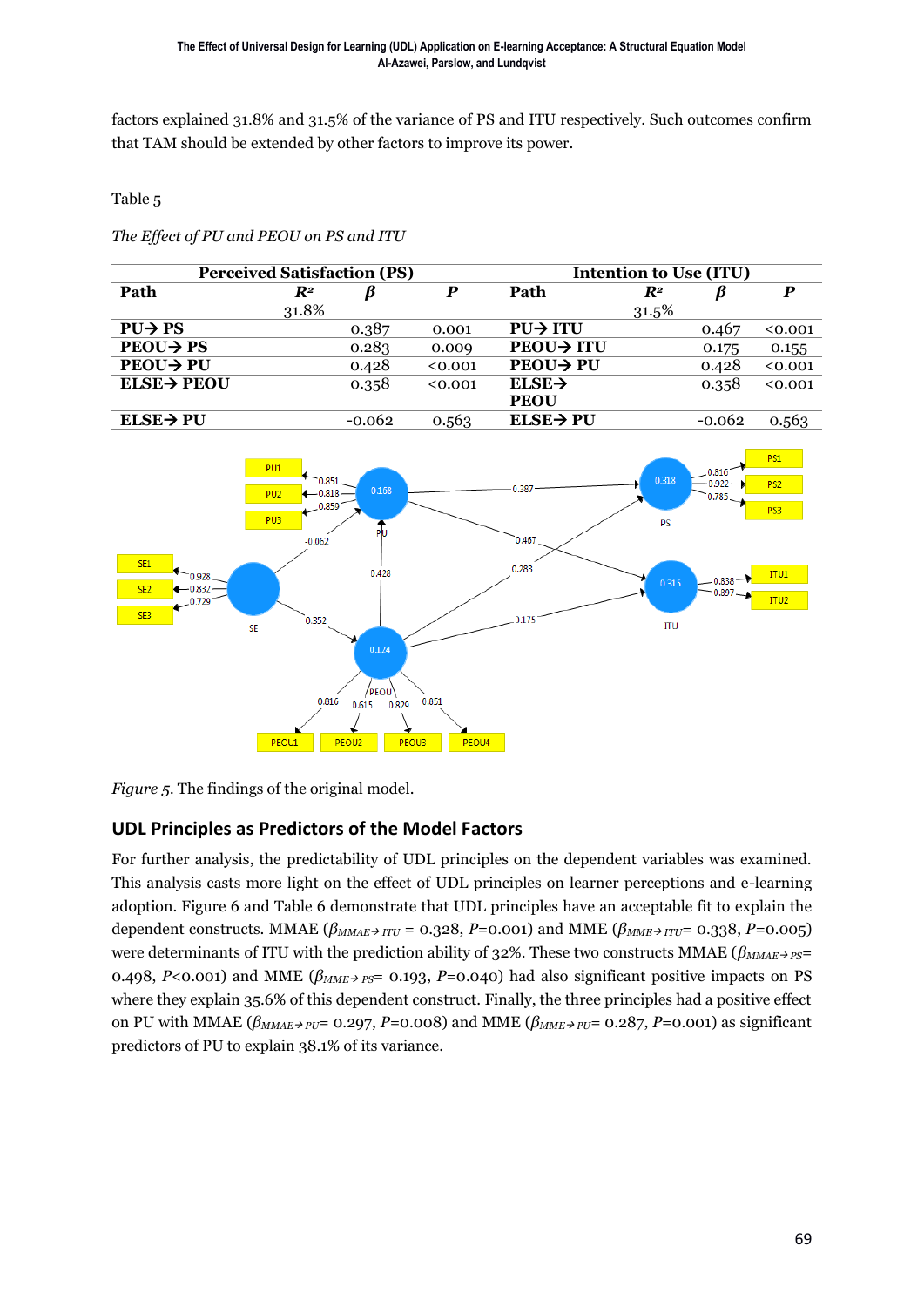**The Effect of Universal Design for Learning (UDL) Application on E-learning Acceptance: A Structural Equation Model Al-Azawei, Parslow, and Lundqvist**



*Figure 6.* The effect of UDL variables on the model constructs.

#### Table 6

*The Prediction Ability of UDL Principles on ITU, PS, and PU*

|                       |       | <b>Intention to Use (ITU)</b>      |         |                  |
|-----------------------|-------|------------------------------------|---------|------------------|
| Path                  | $R^2$ |                                    | t-value | P                |
|                       | 32%   |                                    |         |                  |
| $MMR \rightarrow ITU$ |       | $-0.035$                           | 0.313   | 0.755            |
| <b>MMAE→ ITU</b>      |       | 0.328                              | 3.481   | 0.001            |
| $MME \rightarrow ITU$ |       | 0.338                              | 2.798   | 0.005            |
|                       |       | <b>Perceived Satisfaction (PS)</b> |         |                  |
| Path                  | $R^2$ |                                    | t-value | $\boldsymbol{P}$ |
|                       | 35.6% |                                    |         |                  |
| $MMR \rightarrow PS$  |       | $-0.065$                           | 0.706   | 0.480            |
| $MMAE \rightarrow PS$ |       | 0.498                              | 4.355   | < 0.001          |
| $MME \rightarrow PS$  |       | 0.193                              | 2.060   | 0.040            |
|                       |       | <b>Perceived Usefulness (PU)</b>   |         |                  |
| Path                  | $R^2$ |                                    | t-value | P                |
|                       | 38.1% |                                    |         |                  |
| $MMR \rightarrow PU$  |       | 0.210                              | 1.793   | 0.074            |
| $MMAE \rightarrow PU$ |       | 0.297                              | 2.684   | 0.008            |
| $MME \rightarrow PU$  |       | 0.287                              | 3.312   | 0.001            |

#### **Findings of the Research Framework**

Table 7 and Figure 7 illustrate the standardised path coefficient among the variables in the research framework. Six out of 16 hypothetical associations were confirmed (*P<0.05*) whereas findings of five hypotheses were on the border of significant. Therefore, it was expected that a larger sample may show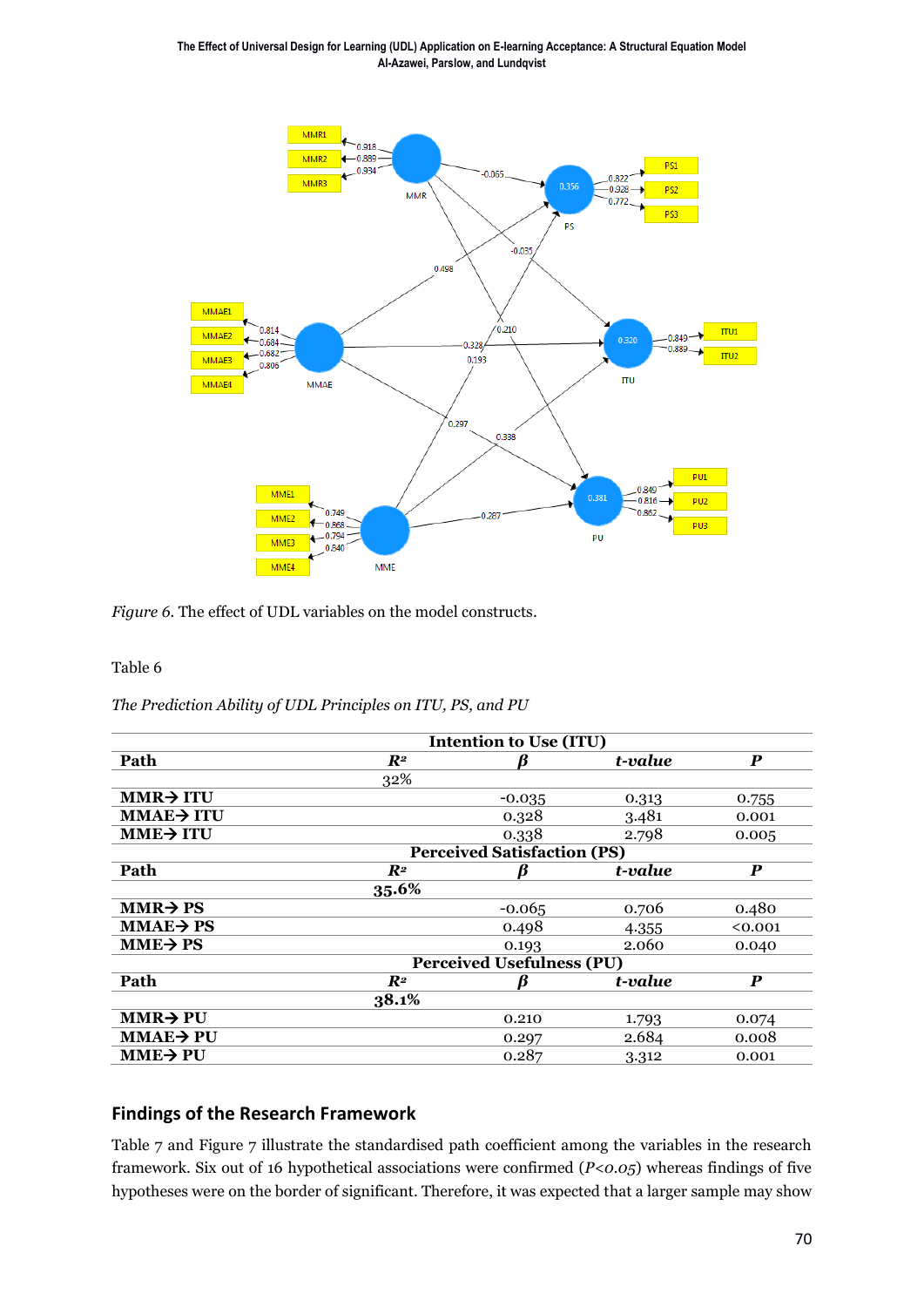better results and support more hypothetical associations. PU (*β=0.288, P=0.019*) and MME (*β=0.270, P*=0.044) had a positive direct effect on ITU. These outcomes supported H3 and H6c. PEOU and MMAE had a direct positive influence on ITU, but insignificant where *P* values are 0.098 and 0.073 for both variables respectively. The factors accounted for 41.6% of the variance of ITU where PU had the largest impact. Additionally, the findings indicated that PEOU (*β=0.252, P=0.005*) and MMAE (*β=0.356, P*<0.001) had a direct influence on PS. Thus, hypotheses H4 and H7b were confirmed. PU and MME had also a direct positive effect on PS, however, it was not significant where *P* values are 0.094 and 0.124 for both factors. Overall, these constructs accounted for 45.4% of the variance of PS. To predict PU, MME ( $\beta$ =0.313, *P*=0.001) was found to have a significant effect on this variable as hypothesised in H8c, whereas PEOU had a direct positive insignificant impact (*P*=0.066). Finally, it was indicated that ELSE (*β=0.352, P<0.001*) had a positive influence on PEOU. Accordingly, H10 was retained.

#### Table 7

*Findings of the Research Hypotheses*

|                               |               |       |                  | <b>Standardised estimate</b> |       |          |                |
|-------------------------------|---------------|-------|------------------|------------------------------|-------|----------|----------------|
| <b>Hypothesis</b>             | <b>Direct</b> | t     | $\boldsymbol{P}$ | <b>Indirect</b>              | t     | Total    | <b>Finding</b> |
|                               | effect        |       |                  | effect                       |       | effect   |                |
| $H1:$ PEOU $\rightarrow$ PU   | 0.258         | 1.838 | 0.066            |                              |       | 0.258    | Rejected       |
| $H2$ : PEOU $\rightarrow$ ITU | 0.177         | 1.655 | 0.098            | 0.074                        | 1.205 | 0.252    | Rejected       |
| $H_3: PU \rightarrow ITU$     | 0.288         | 2.350 | 0.019            |                              |       | 0.288    | Supported      |
| $H_4$ : PEOU $\rightarrow$ PS | 0.252         | 2.838 | 0.005            | 0.054                        | 1.259 | 0.306    | Supported      |
| $H_5: PU \rightarrow PS$      | 0.209         | 1.674 | 0.094            |                              |       | 0.209    | Rejected       |
| H6a: MMR $\rightarrow$ ITU    | $-0.135$      | 0.905 | 0.365            | 0.044                        | 1.365 | $-0.091$ | Rejected       |
| $H6b: MMAE \rightarrow ITU$   | 0.184         | 1.792 | 0.073            | 0.063                        | 1.389 | 0.247    | Rejected       |
| $H6c:$ MME $\rightarrow$ ITU  | 0.270         | 2.017 | 0.044            | 0.090                        | 1.739 | 0.360    | Supported      |
| $H7a: MMR \rightarrow PS$     | $-0.167$      | 1.304 | 0.192            | 0.032                        | 0.949 | $-0.134$ | Rejected       |
| $H7b$ : MMAE $\rightarrow$ PS | 0.356         | 3.639 | < 0.001          | 0.036                        | 1.095 | 0.402    | Supported      |
| $H7c: MME \rightarrow PS$     | 0.150         | 1.540 | 0.124            | 0.065                        | 1.518 | 0.215    | Rejected       |
| H8a: MMR $\rightarrow$ PU     | 0.154         | 1.531 | 0.126            |                              |       | 0.154    | Rejected       |
| $H8b: MMAE \rightarrow PU$    | 0.219         | 1.806 | 0.071            |                              |       | 0.219    | Rejected       |
| H8c: MME $\rightarrow$ PU     | 0.313         | 3.309 | 0.001            |                              |       | 0.313    | Supported      |
| $Hg: ELSE \rightarrow PU$     | -0.078        | 0.839 | 0.402            | 0.091                        | 1.546 | 0.066    | Rejected       |
| $H10: ELSE \rightarrow PEOU$  | 0.352         | 4.139 | < 0.001          |                              |       | 0.352    | Supported      |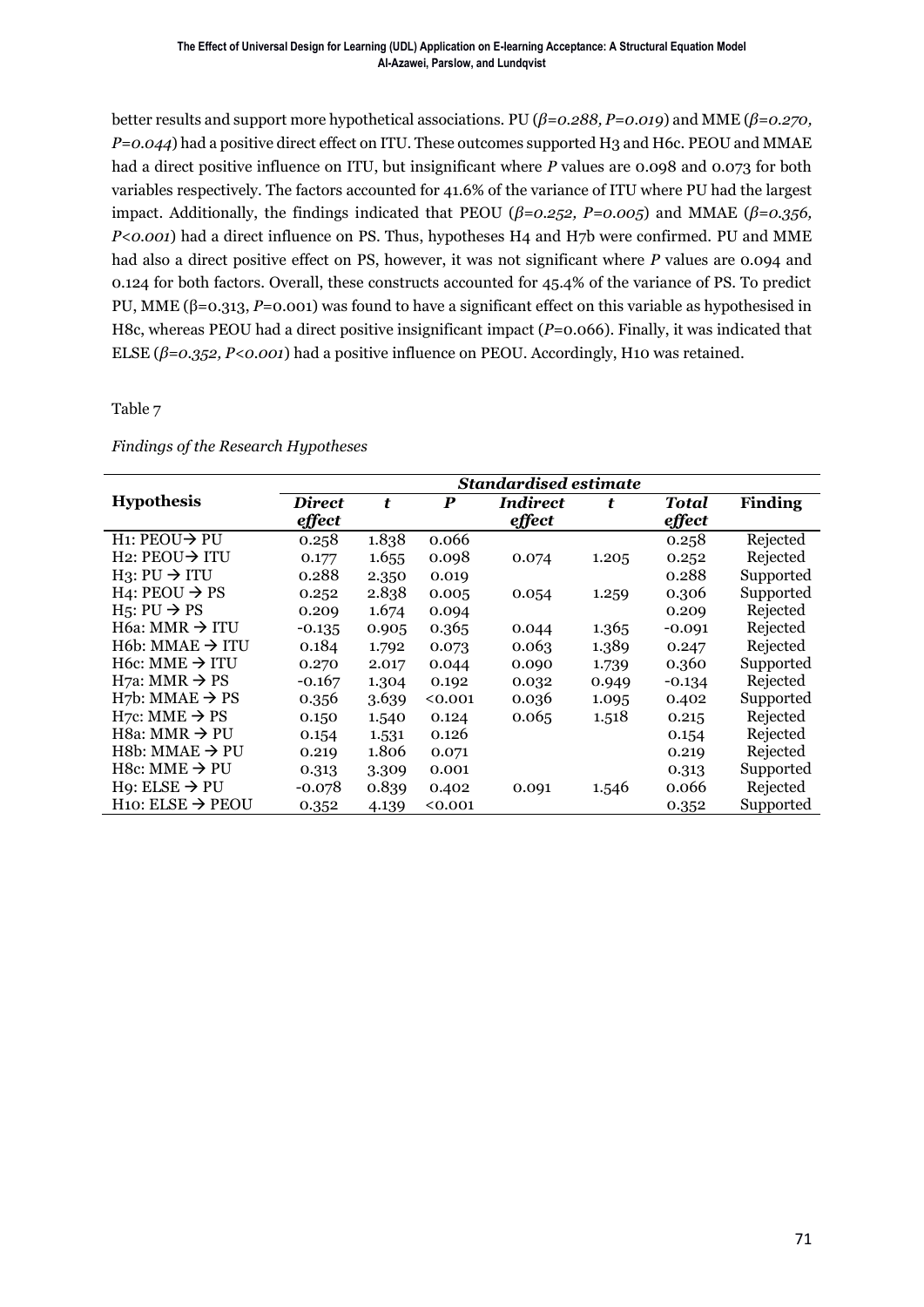**The Effect of Universal Design for Learning (UDL) Application on E-learning Acceptance: A Structural Equation Model Al-Azawei, Parslow, and Lundqvist**





#### **Comparing ITU, PS, PU of the Experimental and Control Groups**

In order to demonstrate the effect of the UDL-based blended learning design on learner satisfaction, elearning usefulness, and intention to use the system, the findings of this experiment are compared with a group of learners who have completed the same instrument in the previous academic year (2014-2015) where their PU, PS, and ITU were measured in a traditional blended e-learning platform. Table 8 depicts that there is a significant difference among all factors where the mean scores of the second experiment (UDL-based blended learning) are significantly higher than that in the previous year (traditional-based blended learning). Based on this outcome, it can be stated that the design of e-courses in accordance with the UDL framework has a direct significant impact on student perceptions and behavioural intention to accept e-learning.

Table 8

*A Comparison Between PU, PS, and ITU of the Experimental and Control Groups (one-way ANOVA)*

| <b>Course</b>                        |                                    | М      | <b>SD</b> |                                  |        |         |  |  |  |
|--------------------------------------|------------------------------------|--------|-----------|----------------------------------|--------|---------|--|--|--|
|                                      |                                    |        |           | <b>Perceived Usefulness (PU)</b> |        |         |  |  |  |
| Traditional-Based Blended E-learning | 77                                 | 5.1688 | 1.161     | 1, 167                           | 17.716 | < 0.001 |  |  |  |
| <b>UDL-Based Blended E-learning</b>  | 92                                 | 5.8333 | 0.888     |                                  |        |         |  |  |  |
|                                      | <b>Perceived Satisfaction (PS)</b> |        |           |                                  |        |         |  |  |  |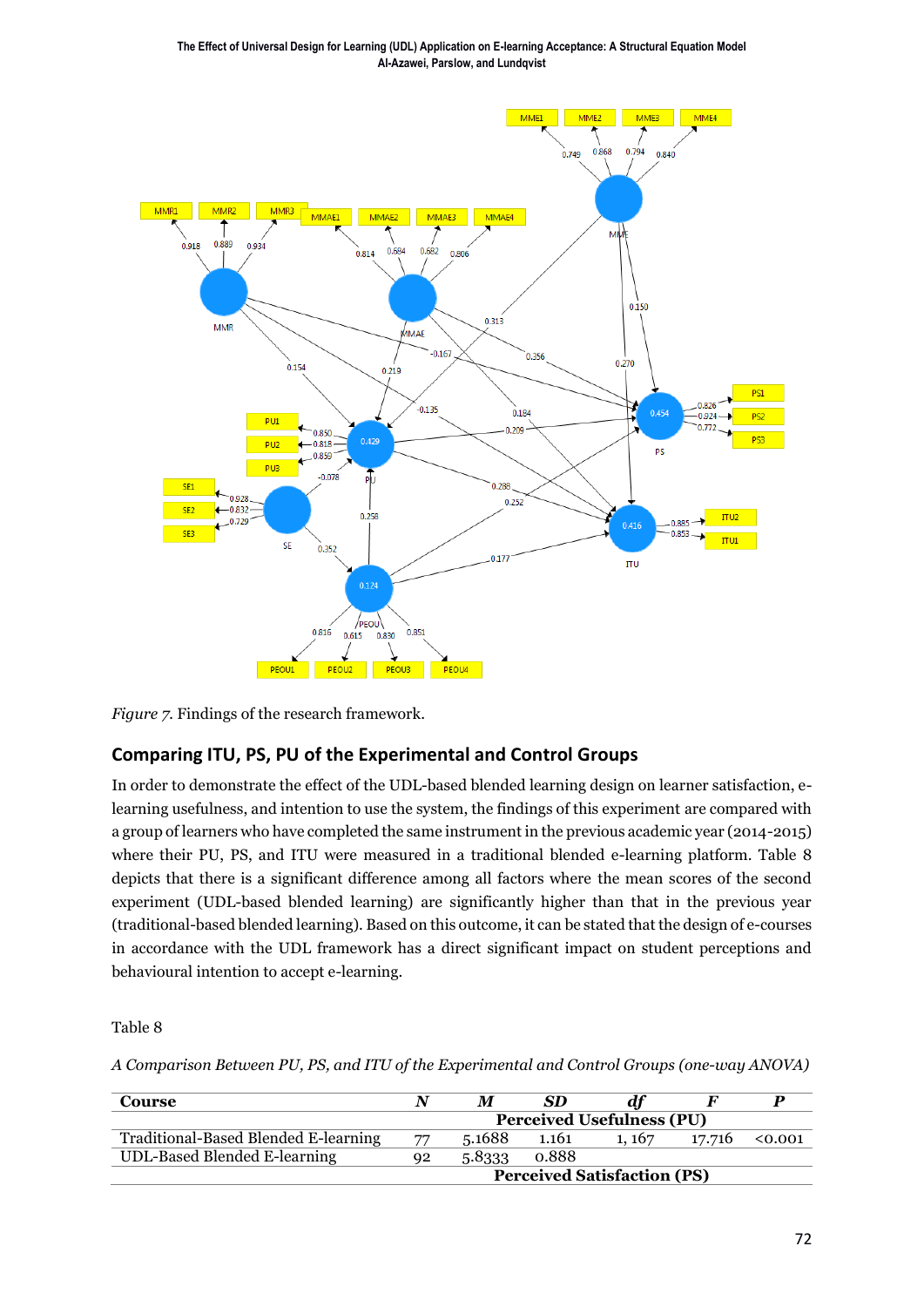**The Effect of Universal Design for Learning (UDL) Application on E-learning Acceptance: A Structural Equation Model Al-Azawei, Parslow, and Lundqvist**

| Traditional-Based Blended E-learning | 77 | 5.1688 | 1.351 | 1, 167 | 20.808 | < 0.001 |  |  |  |
|--------------------------------------|----|--------|-------|--------|--------|---------|--|--|--|
|                                      |    |        |       |        |        |         |  |  |  |
| UDL-Based Blended E-learning         | 92 | 5.9022 | 0.680 |        |        |         |  |  |  |
| Intention to Use (ITU)               |    |        |       |        |        |         |  |  |  |
|                                      |    |        |       |        |        |         |  |  |  |
| Traditional-Based Blended E-learning | 77 | 5.3831 | 1.240 | 1.167  | 20.248 | < 0.001 |  |  |  |

#### **Course Attributes, Features, and Content Analysis**

To gain further information about learner preferences in this blended course, students were requested to highlight the most useful materials and helpful attributes. All students responded to the questions about the course features and attributes, whereas some of them provided further qualitative data, identifying reasons for their choice. Students were called to choose the most helpful course attributes and identify why these attributes were helpful. Figure 8 demonstrates the most preferred course attributes and their effects on student learning. Nine attributes were identified for this course. This was followed by an open-ended question to highlight reasons for the helpfulness of a certain attribute. Additionally, from the 15 course materials, students were asked to identify if they accessed them, found them useful, or did not visit the materials. This was also followed by an open-ended question asking for the subjective reasons behind their choices. Figure 9 exhibits student opinions regarding the usefulness of the used materials in the course design.



*Figure 8.* The helpfulness of the course attributes (%).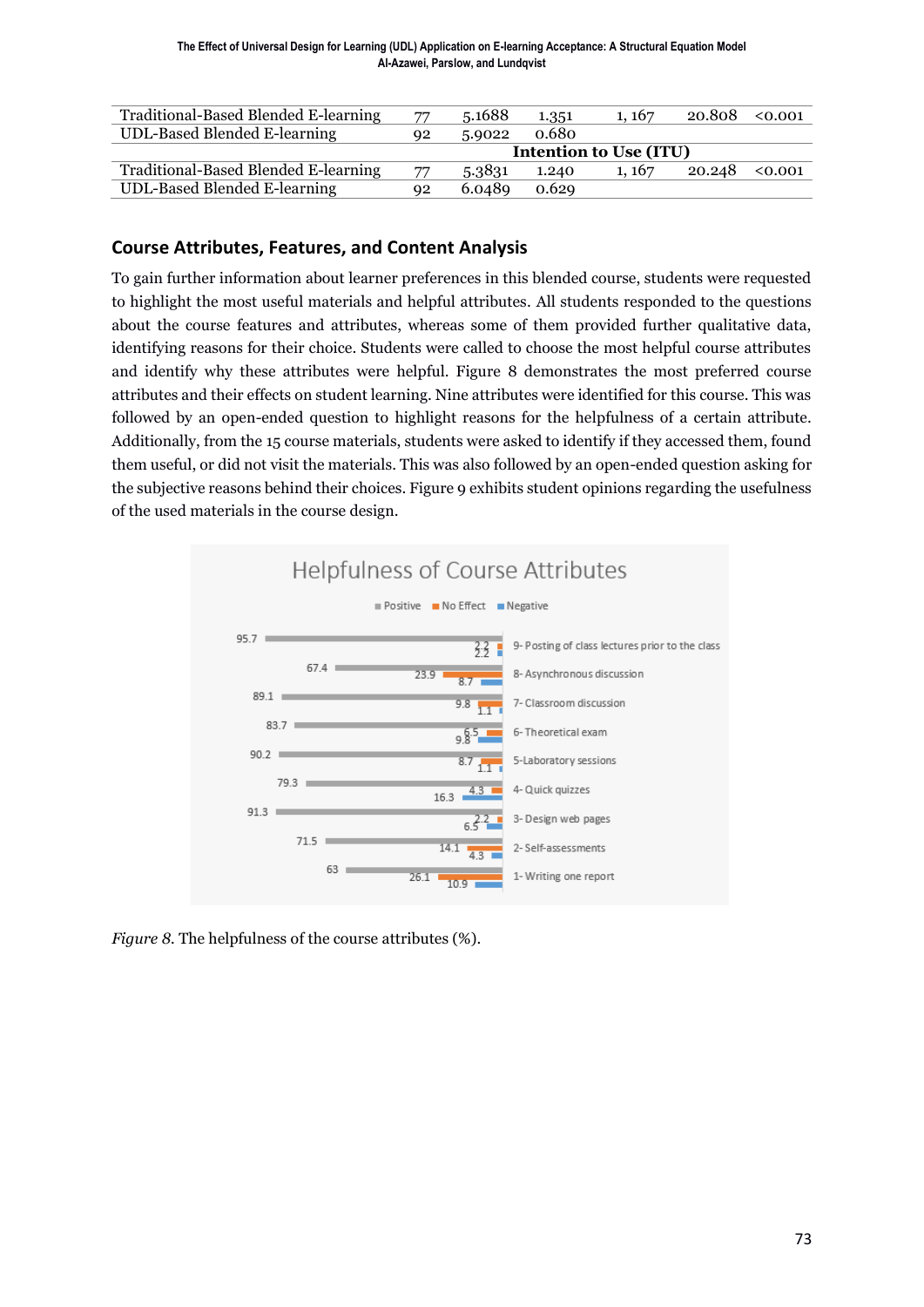

**No:** did not access, **Yes:** Access, but not useful, **Useful:** Access and useful

*Figure 9.* The usefulness of the course materials  $(\%)$ .

Participants were also asked to add any comments about the design of the course, the use of e-learning, and its advantages and disadvantages. A total of 23 students responded to this optional open-ended question. A thematic method was used to identify the main themes of students' comments. In general, the participants highlighted four advantages and one obstacle. Table 9 shows the main identified themes as well as the number and percentage of respondents who highlighted similar themes. It is worth mentioning that a few students mentioned more than one advantage.

Table 9

*The Generated Themes from the Qualitative Analysis (N=23)*

| <b>Blended E-Learning Advantages and the Course Design</b> |               |       |  |  |  |  |  |  |
|------------------------------------------------------------|---------------|-------|--|--|--|--|--|--|
| <b>Theme</b>                                               | <b>Number</b> | %     |  |  |  |  |  |  |
| A useful tool in teaching and learning                     | 10            | 43.47 |  |  |  |  |  |  |
| Improving learning engagement                              | 3             | 13.04 |  |  |  |  |  |  |
| Reducing learning stress                                   |               | 13.04 |  |  |  |  |  |  |
| Enhancing performance, understanding, and interaction      |               | 34.78 |  |  |  |  |  |  |
| The Issue Associated with Blended E-Learning Application   |               |       |  |  |  |  |  |  |
| <b>Theme</b>                                               | <b>Number</b> | %     |  |  |  |  |  |  |
| Unavailability of the internet access                      | 2             | 8.69  |  |  |  |  |  |  |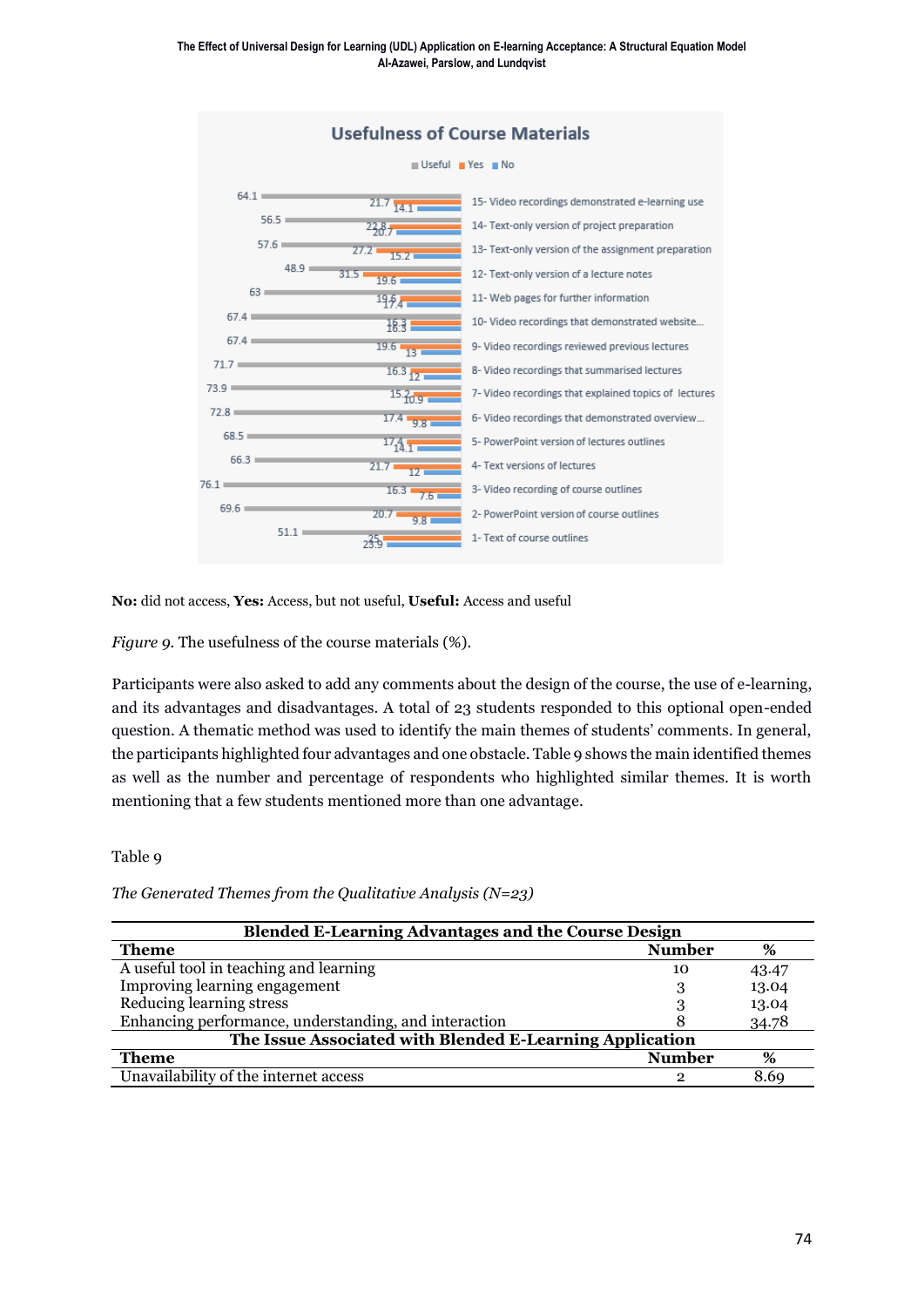## **Discussion and Implications**

This study extended TAM by considering the UDL principles, namely MMR, MMAE, and MME to analyse the extent to which such factors influence learner satisfaction, e-learning usefulness, and elearning acceptance. The analysis suggests that eliminating learning barriers and responding to user preferences is a key factor to improving learner perceptions and beliefs in a blended learning mode.

Looking to the original model as presented in Table 5 and comparing its prediction power with the extended model can clearly indicate the enhancement in the latter. Whilst the original model accounted for 31.8% and 31.5% of the variance of PS and ITU respectively, the proposed framework accounted for 45.4% and 41.6% of the variance of both constructs as depicted in Figure 7. Looking to the prediction power of the UDL principles as presented in Table 6 and Figure 6 also reveal that these variables can explain an acceptable fit of variance for PU (38.1%), PS (35.6%), and ITU (32%). Thus, their prediction ability is even better than the original TAM factors as depicted in Figure 5. Moreover, the comparison of learner perceptions and behavioural intention (PU, PS, and ITU) of those who used traditional-based and UDL-based blended e-learning systems shows that the second group had significantly higher perceptions and intention to use e-learning (Table 8). This outcome is in agreement with the study conducted by Bryans Bongey et al. (2010) where they also compared learner satisfaction and e-learning usage of students from two different semesters. The former followed a traditional-based blended learning, whereas the latter adopted a UDL-based blended learning. The findings revealed that elearning use and perceived satisfaction were improved in the second semester. Thus, the present study quantitatively verifies the theoretical suggestion of Morra and Reynolds (2010) and Rose and Strangman (2007) that the integration of UDL into instructional technologies can improve learner experience. Based on these findings, it can be concluded that the integration of UDL principles into e-learning courses design may lead to reducing the e-learning failure in developing countries since learners can realise its advantages rather than using e-learning as a medium of posting written learning materials only.

From the learner profile analysis, the t-test suggests that the internet and e-learning experience have significant impacts on technology acceptance where *P<0.01* for both variables. Students with greater experience were more willing to use e-learning than those with less. Liu et al. (2010) also exhibited that previous online experience had a significant impact on ITU online learning. Based on these findings, educational institutions, especially in developing countries, should consider the importance of conducting intensive training courses for students in the internet and e-learning technologies to promote their confidence in using them. Other background information such as gender differences and age seem to neither affect PS nor ITU as depicted in Table 2.

Results show that two (PU and MME) out of five suggested constructs were significant determinants of ITU e-learning where PU was the best predictor. Even though Davis et al. (1989) found that PU was more significant in Western cultures, our finding is compatible with studies from other backgrounds and cultures to indicate that PU is the most influential factor on ITU (Barrio-García et al., 2015; Moon & Kim, 2001; Venkatesh & Davis, 2000; Yi & Hwang, 2003). Furthermore, Faqih (2016) compared the effect of perceived usefulness and perceived value on ITU, concluding that PU had the strongest prediction ability as in the present research. Hence, it can be concluded that even though the Arab countries have a different culture than the West nations, users in both cultures believe that the technology usefulness is more important than other factors in the technology adoption. This means that educational institutions need to understand factors that can lead to the enhancement of PU. MME as a core principle in the UDL framework had a significant influence on ITU even better than the original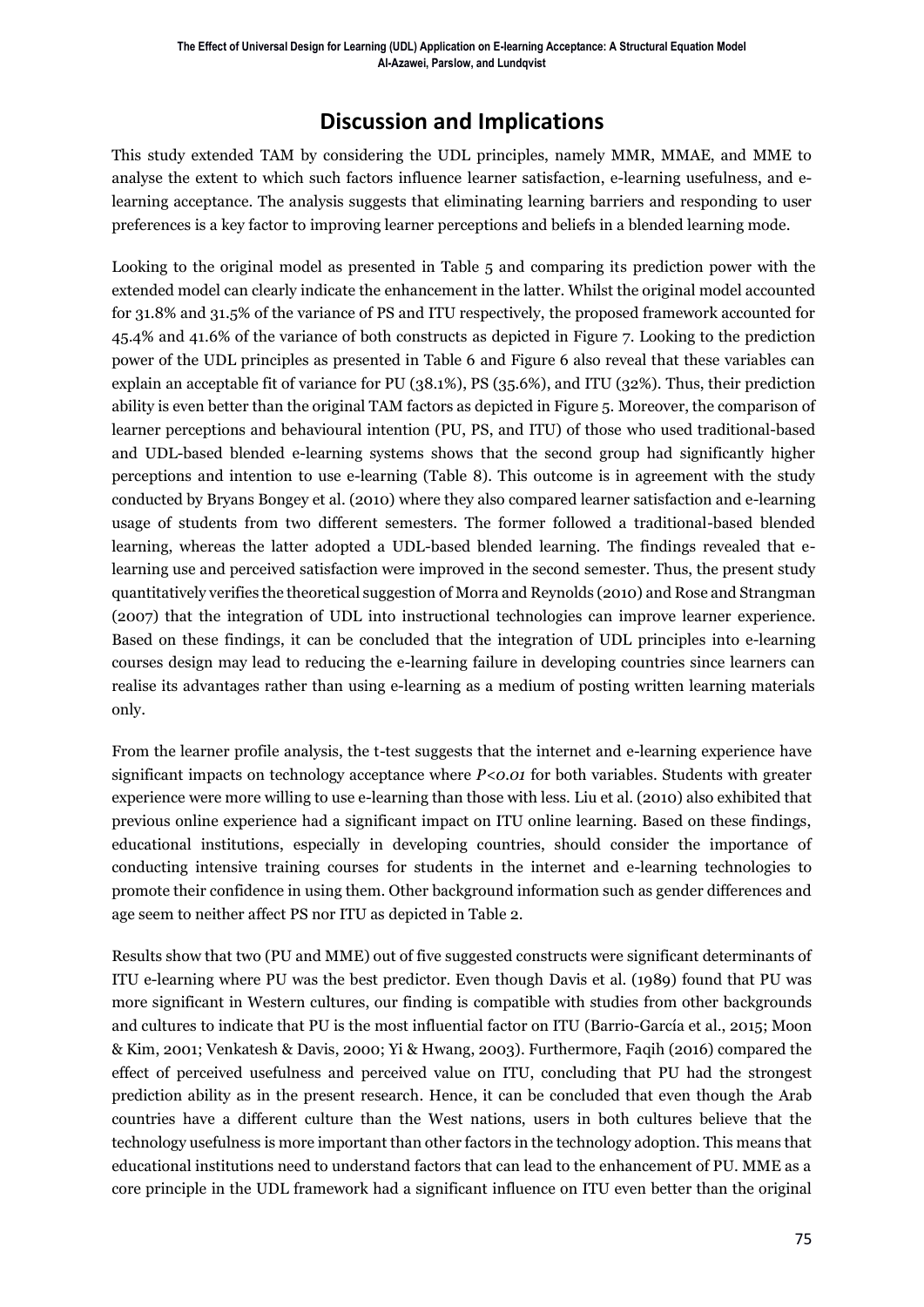factor of TAM (PEOU). This means that different engagement approaches have to be integrated into the design of blended e-courses to promote usage intention. In this research, students were highly engaged in class sessions and via Moodle by exploiting its flexibility and interactive features. Consequently, such engagement methods positively influenced learner intention-behaviour to adopt e-learning. Our findings are compatible with the study performed by Moon and Kim (2001) where they extended TAM by incorporating perceived playfulness as an indicator of intrinsic motivation in order to predict user intention to adopt World Wide Web (WWW). The study concluded that perceived playfulness was a determinant of intentional behaviour. However, PU was the best predictor.

PEOU had a direct impact on ITU, but it did not significantly determine it (*P*=0.098). This analysis is in agreement with some literature (Balakrishnan & Gan, 2016; Cigdem & Ozturk, 2016; Park, 2009; Shin & Kang, 2015), whereas it contrasts other TAM studies (Weng & Tsai, 2015). Generally, prior research found that the influence of PU is larger than PEOU even if both have a significant effect on ITU (Venkatesh & Davis, 2000; Weng & Tsai, 2015). In the review study conducted by Šumak et al. (2011), it has been found that PEOU was the weakest determinant of ITU. Moreover, Hwang et al. (2015) concluded that the association between PEOU and ITU was contradictory. According to Venkatesh et al. (2003), the influence of PEOU is on the early stage of adoption. In addition, Venkatesh & Bala (2008) found that PEOU affects ITU in some time periods, but it does not in others. They accounted for these inconsistent results due to the experience level of participants. Hence, our findings may be attributed to: individual e-learning skills of participants since all of them from a computer science field, they have experienced Moodle in their last academic year, and a video with illustration was posted on the course website that illustrated how to use the system. Furthermore, this outcome suggests that student beliefs about learning technology usefulness are more important than beliefs on usage ease. In other words, this may indicate that when students believe a particular technology is useful, they will be willing to continuously adopt it regardless of the required mental effort to use it.

In terms of PU predictors, the strongest one was MME, even more than PEOU. A possible explanation is that engaging learners in different ways assists them to realise the usefulness of e-learning as an optimal solution in serving their needs. ELSE, on the other hand, did not seem to have a direct effect on PU, supporting the findings of Shin and Kang (2015). Even though it was stated in another quantitative analyses that ELSE is a predictor of PU ( Al-Azawei & Lundqvist, 2015; Park, 2009), the present study confirms the conclusion of Ong and Lai (2006) that the effect of ELSE on PEOU is larger than its influence on PU. Moreover, this outcome may suggest that learners realised the usefulness of this blended learning system regardless of their individual skills to use it. On the other hand, students with less confidence in their individual abilities need further mental effort to perform their tasks appropriately. Such findings emphasise the t-test results (Table 2) that the individual experience in a particular technology can motivate students to use it continuously. As such, the need for carrying out training programs is an essential step in promoting e-learning acceptance.

Following PS determinants, MMAE and PEOU were predictive factors of PS with MMAE as the highest determinant. The significance of MMAE is compatible with the study performed by Sun et al. (2008) where results revealed that a variety of assessment methods was a predictive construct of PS. Moreover, this finding advocates the recommendation of Govindasamy (2002) that the use of different evaluation and assessment methods is a cornerstone of e-learning success. As in other investigations, PEOU was also displayed to be a direct significant antecedent to PS (Weng & Tsai, 2015). An unexpected result of this analysis is that PU contribution to the prediction of PS had been insignificant. In support of our findings, Sun et al. (2008) found that PEOU impacted on PS more than PU. Our conclusion does not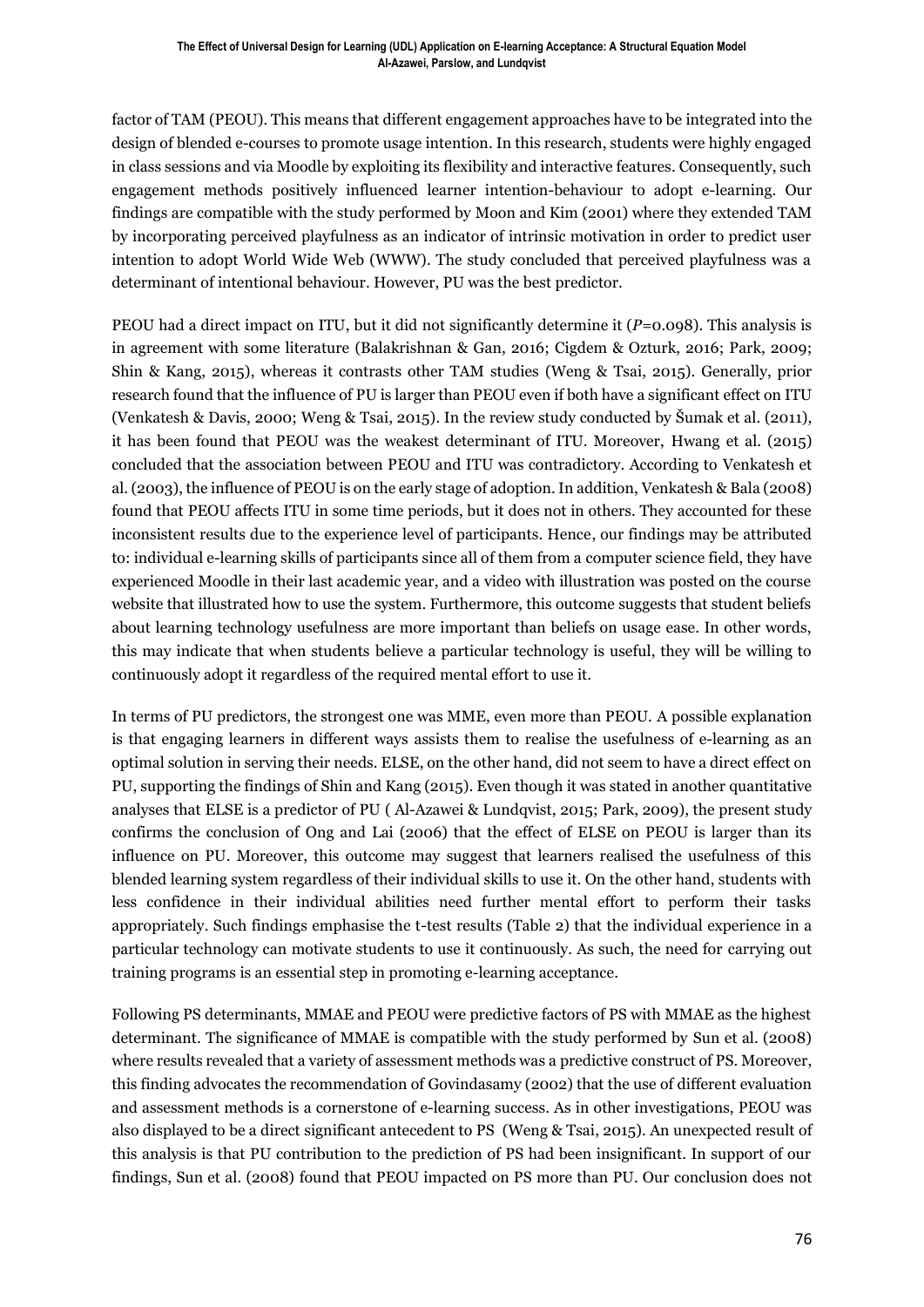necessarily imply that PU is not overall a significant determinant of PS, but it may have been in this instance due to the small sample size. Consequently, the alpha value was (*P=0.094*) which is on the border of the significant level (*P<0.05*). The integration of a larger sample size can potentially highlight the importance of PU. Since MMAE is the most significant determinant, instructors can enhance learner satisfaction by exploiting the characteristics of blended learning systems to serve student preferences in the mean of knowledge expression rather than solely relying on one approach. This provides further support to the importance of UDL implementation in blended e-courses.

In order to provide further understanding, the questionnaire included a section regarding the helpfulness and usefulness of the course attributes and materials respectively. Additionally, three openended questions were used to collect qualitative data. A thematic method was adopted to classify such data. The findings of this analysis are demonstrated in Table 9.

Pertaining to the course attributes, Figure 8 demonstrates that posting lectures prior to the class (95.7%), videos of a website design (91.3%), laboratory sessions (90.2%), and classroom discussion (89.1%) were the most helpful course attributes. This means that several attributes should be integrated into the design of blended e-courses to promote learner motivation and ensure that their individual preferences are met. Here, some of the students' comments are shown:

[I preferred] posting and explaining lectures in the system [Moodle] before the class lecture because I read it before going to the class and when the lecturer explains it, it appears very easy to me.

[I preferred] posting and explaining lectures in the system [Moodle] before the class lecture because I [can] obtain an overview about the topic and translate any unclear terms. . . before explaining them in the class, this helped me a lot.

Designing a website. . . had a great benefit because it assisted us to recall the subject content…and used them to produce an interactive project that exhibits our individual ideas and abilities.

As exhibited in Figure 9, the first principle of UDL is confirmed further. The followed design indicates that the use of multiple means of representations has a potential of integrating the blended e-courses. As shown in Figure 9, students selected several attributes such as video lectures, outlines, text lectures, and animated lectures as useful learning materials. Hence, the learning content should be presented in different ways and this, in turn, can provide better opportunities for absorbing it. However, it is clear from Figure 9 that the most useful materials according to participants were video lectures that explained: the course outlines (76.1%), details of the lectures content (73.9%), overview and goals of lectures (72.8%), and summary of lectures (71.7%). Accordingly, instructors should integrate multimedia instructions into the design of e-courses rather than using e-learning as a medium of uploading textual materials only. This result is in agreement with the quantitative findings that demonstrated the usefulness of multiple means of representations and multimedia instructions (M=6.30, SD=0.80). Moreover, this further supports the high improvement in the prediction of PU where it has been enhanced from 16.8% before integrating UDL principles to 42.9% in the proposed framework. Such outcomes are also compatible with the theory of multimedia instructions of Mayer (2009). Even though MMR did not indicate a significant effect on ITU and PS, it shows a positive influence on PU where this analysis supports the usefulness of multimedia instructions. These benefits were also reflected by some of the participants' responses to the open-ended question: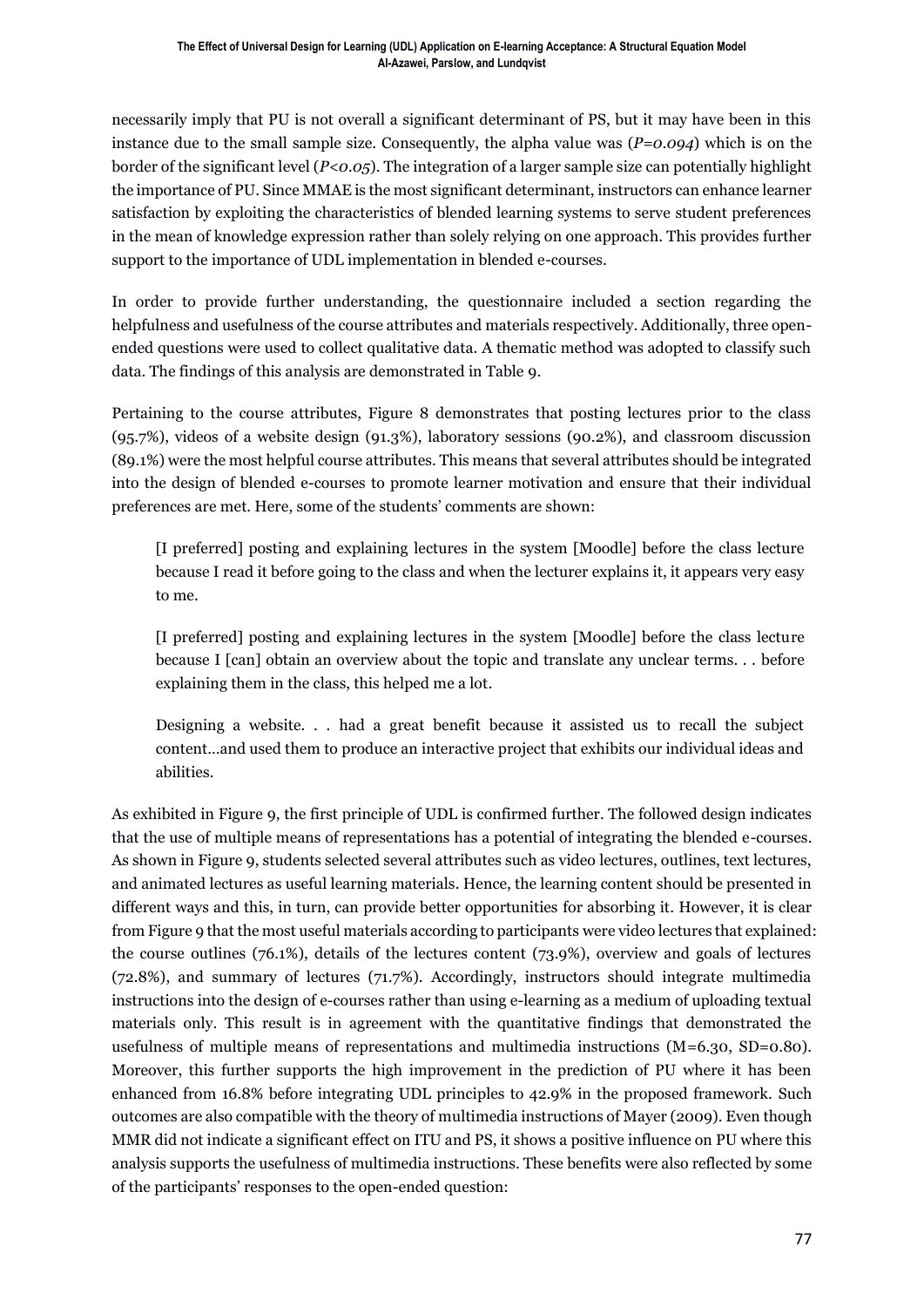Video lectures were more beneficial because they contain practical explanations and I can watch the video whenever I want

[I]f I did not understand a topic from the lecturer, I can watch the video lecture to understand the unclear content and attempt to repeat it more than once, [this] helps to understand the topic easily. . . as well as I can keep the video, it explains the subject step by step

The most beneficial material for me was the PowerPoint lectures because the topic is ordered, summarized, and they summarise the important things of the topic

PowerPoint is the most important because it is very neat, easy, and includes the important things

Review of lectures after studying them in details because this recalls [information] for students in a brief and quick form and this, in turn, benefits the student by saving the time [required] to understand the subject.

Table 9 illustrates that five themes have been indicated by students who responded to this optional open-ended question (N=23). Overall, (43.47%) found e-learning is a useful tool that can improve learning and teaching. This is compatible with the results of perceived usefulness (M=5.83, SD=0.88). Furthermore, the subjective data also showed that (13.04%) of participants believed that this course has engaged them and reduced learning stress. This qualitative finding is compatible with the third principle of UDL framework that suggests using multiple means of engagement to maintain learner attention. Students (34.78%) also found that this course assisted them to enhance: academic achievement, the interaction with the learning content, and subject comprehension. Thus, this analysis further confirms the conclusion of prior literature that the implementation of UDL can improve the learning process in general (Hall et al. 2015; Kumar & Wideman 2014). On the other side, a few students highlighted that the unavailability of internet access represented the main barrier to benefitting from the blended ecourse. Although only two students mentioned this obstacle, this can be an indication of the difficulty that some students faced. Below some of the students' comments are reported:

Advantages: it is a gorgeous and very useful design from all sides, video lectures and the used way to display them, notices, preparation of reports, and tests. All of these encourage student[s] to visit the website continuously and rely on themselves to follow, study, and take information. . . There are no disadvantages to be discussed

I see that it is a useful system that improves a student performance, especially, video lectures and quizzes in the system, they are useful to test ourselves. . . As well as the ease of obtaining lectures from the system which saves time and effort of the student. As well as it provides us the ability to get overview about the lectures before explaining them in the classroom

[S]o learning in this system is enjoyable, I would also like to thank the instructor because he makes the subject easy and enjoyable

E-learning is good, but there are some obstacles such as the difficulty of getting the internet access sometimes inside the university and for all students. There are many advantages of the system [such as] the ease of understanding and the good interaction with the subject

Several theoretical and practical implications follow from the findings of this research. It shows that there is potential for practical application of the present study in the design of online and blended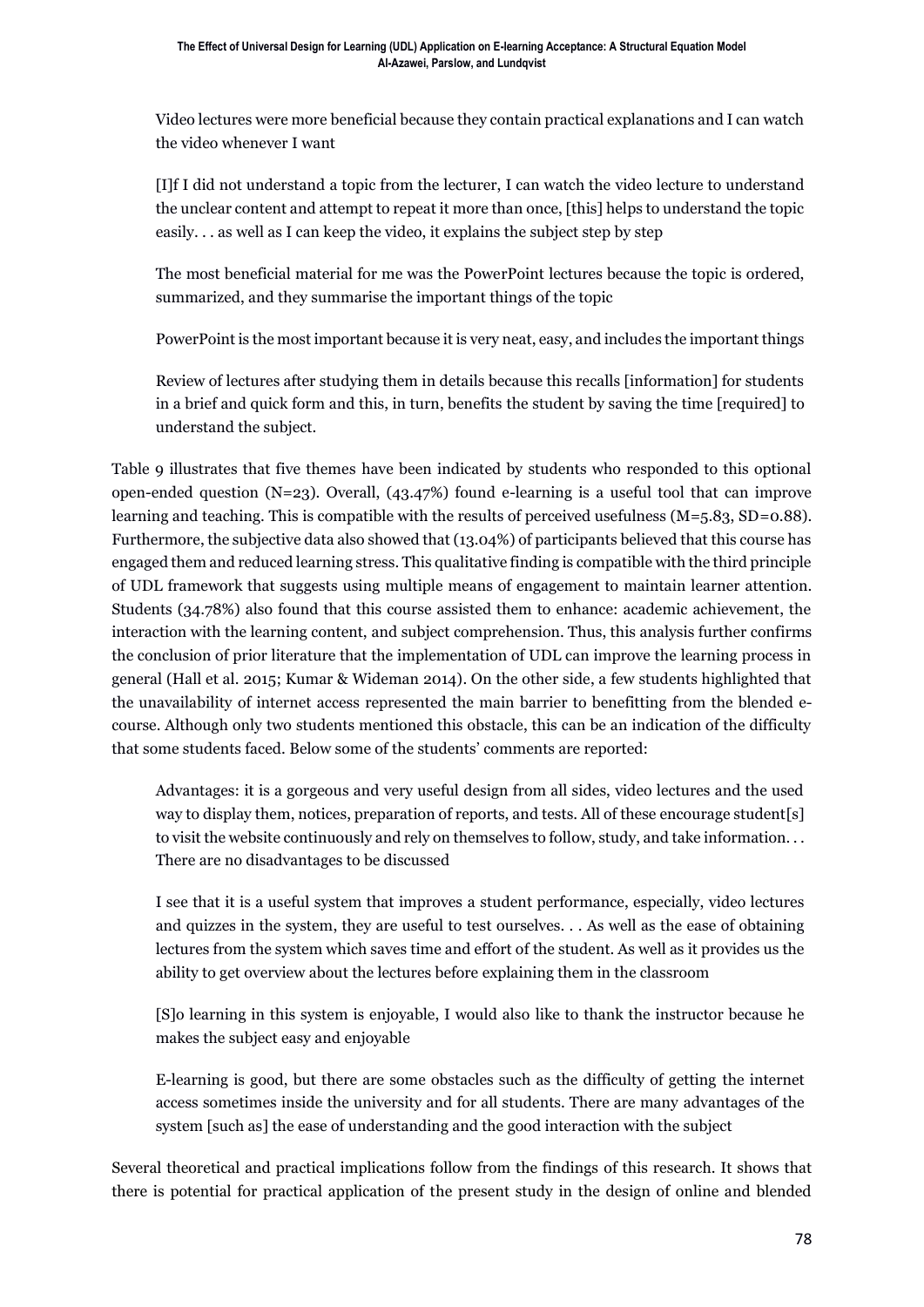learning. Behavioural intention to accept blended learning and learner satisfaction can be significantly improved by considering curricula design. The outcomes suggest that students possessed positive perceptions towards a well-designed blended e-course.

The present experiment represents a significant contribution to the theory of technology adoption by integrating the principles of a pedagogical framework to extend TAM. It reflects the IS model and pedagogical framework, which empirically indicates that addressing environmental limitations can contribute to the enhancement of learner beliefs and perceptions. This means that instructors and researchers should carefully design e-courses, engage students, and apply different approaches to giving students alternative opportunities to absorb a subject, express their understanding, and retain their engagement. Following this design method, the individual needs and preferences of all students can be met. Moreover, it shows that addressing curricula limitations is a cornerstone in educational systems. Consequently, integrating modern learning technologies alone cannot be an optimal solution to improve learning quality. This should be supported by adopting innovative teaching approaches and responding to learner variety in today's education. Embracing UDL principles in e-course delivery reveals a positive impact on learners in accepting learning technology and this, in turn, may lead to better learning outcomes. The study also provides an empirical solution to address e-learning failure since it shows that the incorporation of pedagogical methods into e-learning design can significantly affect user acceptance of a particular learning technology. Finally, the present research advocates the positive role of e-learning in the developing nations, if it is effectively implemented.

## **Recommendations and Limitations**

Based on the research findings, many recommendations are drawn. First, flexible and blended approaches to learning should be integrated into e-learning in order to enhance its adoption. Therefore, educational institutions need to blending effective learning theories, more especially, UDL principles with e-learning design in order to respond to learner needs and preferences. Furthermore, extensive training programs should be provided for instructors in higher education in order to spread the philosophy of accessible learning theory and familiarise them with the effective approaches to design accessible and flexible learning contents. Additionally, leaderships and those in the position of decisionmaking in the educational institutions need to pay further consideration to the implementation of elearning, and in the developing countries in particular. This is because successful e-learning application has positive impacts on learner engagement, perceptions, and attitudes. To sum up, e-learning managers, instructors, and e-content designers should focus greater attention on the design of e-courses in order to motivate learners towards accepting them.

Even though the outcomes of this research are theoretically and empirically important since a significant improvement has been indicated in learner perceptions and intention towards e-learning acceptance, several limitations have to be highlighted. The research was carried out at one university and all students were from computer science field, so the findings cannot be generalised to the whole population in higher education. The other issue is that participants attended only one UDL-based inspired blended course. This may indicate their subjective perspective with regard to that individual course. Moreover, the experimental group is quite small and on the border of the minimum acceptable sample for such research. This may explain why the alpha values of five hypotheses were less than 0.1 and greater than 0.05. It is anticipated that recruiting a larger sample size can show better results.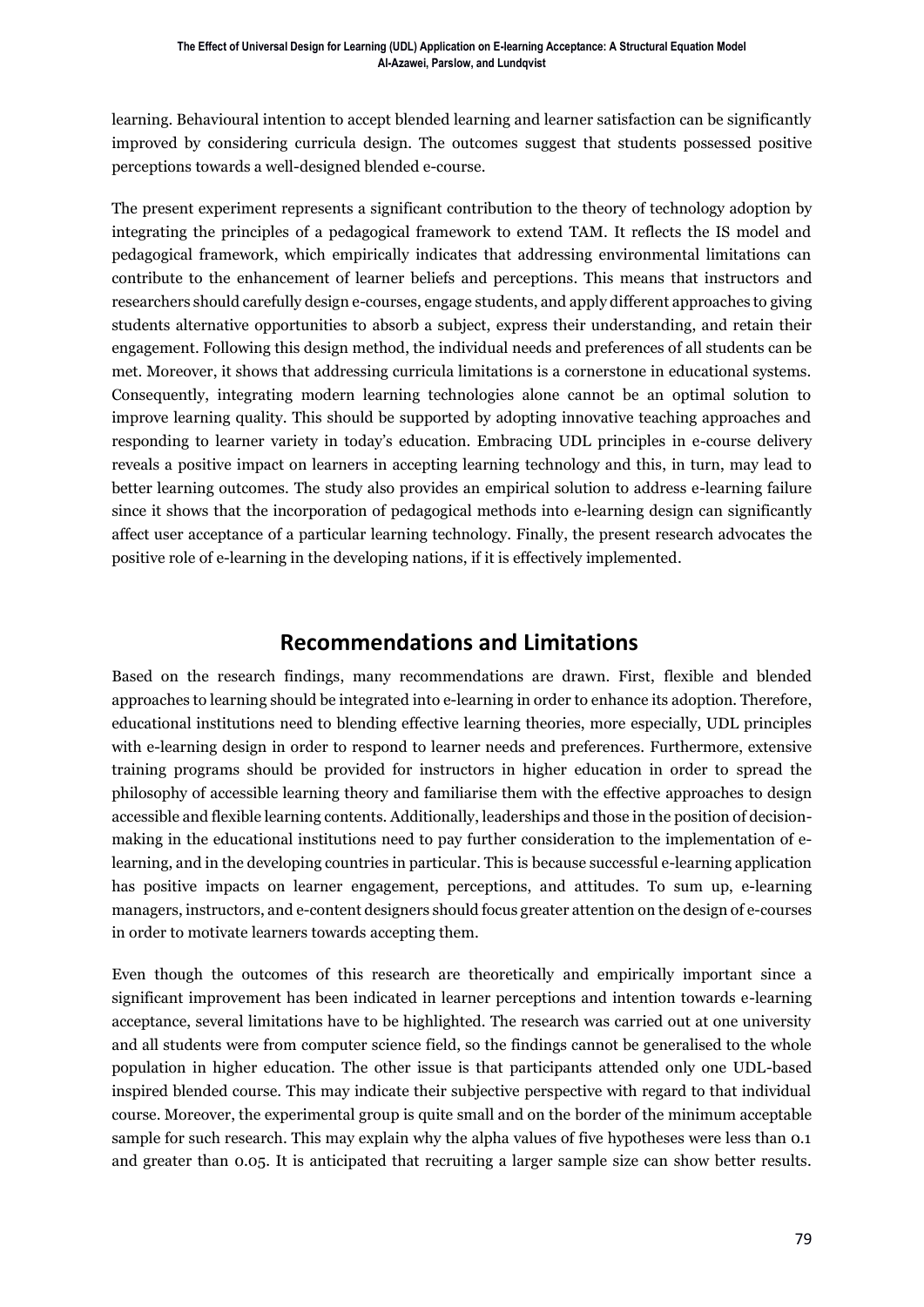Finally, random assignment of participants to a condition can lead to avoiding any possible bias in the research findings. In order to address such limitations, further research is highly recommended.

## **Conclusion**

In this study, a blended web design course was delivered using in-class sessions and e-learning system in which UDL principles were embraced. Then, UDL variables, namely, multiple means of representation, multiple means of action and expression, and multiple means of engagement were measured and integrated into TAM. The aim was to explore their influence on PU, PS, and ITU elearning. Overall, findings suggest that curricula design has a direct significant effect on learner perceptions. Furthermore, it seems that the UDL model is an effective pedagogical approach in promoting intentional behaviour for accepting e-learning. The comparison of learner perceptions and behavioural intention of those who attended a traditional-based blended learning (the control group) with those who attended the UDL-based blended learning (the experimental group) indicated that the latter had higher perceptions and willingness for adopting e-learning. This result should highly encourage e-learning managers, instructors, and practitioners to prioritise the design of e-courses in order to successfully implement e-learning.

The extended model explained an acceptable fit for e-learning usefulness, learner satisfaction, and usage intention. This was also clear from the comparison of the proposed model predictability with the original TAM. The results revealed a high improvement in the research framework. The qualitative analysis provided further support to the importance of a flexible e-courses design. Participants indicated that the use of several features and attributes in this blended e-learning course had the potential for promoting e-learning usefulness, reducing learning stress and effort, and enhancing the subject comprehension. On the other hand, other factors may need to be incorporated in order to improve the power of the proposed framework. Moreover, it is expected that our future research will recruit a larger sample size and integrate several UDL-based e-courses design in order to address the limitations of the present research. This can undoubtedly provide more support to the significant findings of this investigation.

## **Acknowledgment**

The authors would like to thank the Iraqi Ministry of Higher Education and Scientific Research (MHESR-I) for supporting this study.

## References

Ajzen, I. (1985). From intentions to actions: A theory of planned behavior. In J. Kuhl & J. Beckmann (Eds.), *Action control: From cognition to behavior* (pp. 11–39). New York: Springer Verlag. doi:10.1007/978-3-642-69746-3\_2

Ajzen, I., & Fishbein, M. (1980). *Understanding attitudes and predicting social behaviour*. Prentice-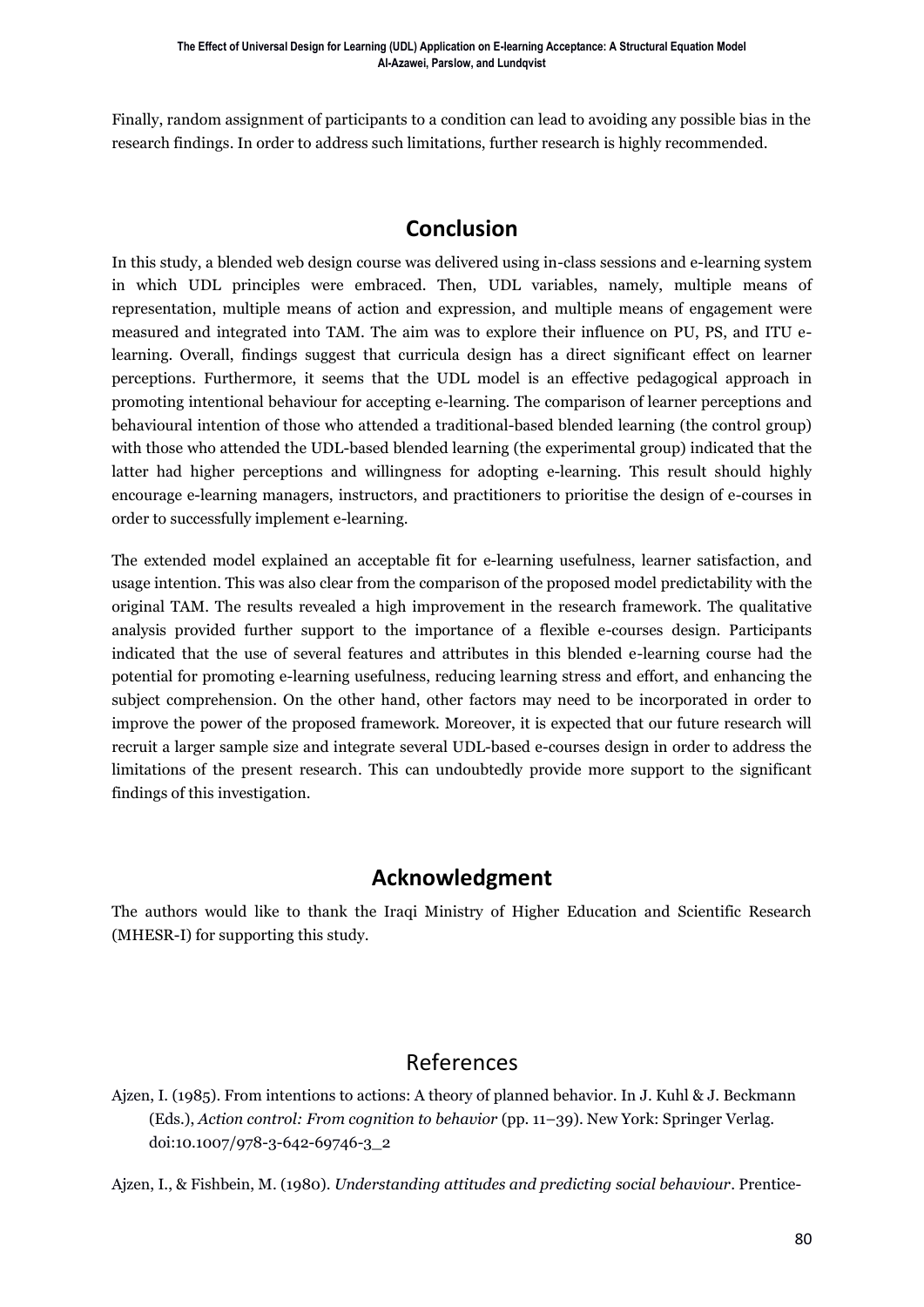Hall, Inc., Englewood Cliffs.

- Al-Azawei, A., & Lundqvist, K. (2015). Learner differences in perceived satisfaction of an online learning: An extension to the Technology Acceptance Model in an Arabic sample. *Electronic Journal of E-Learning*, *13*(5), 408–426.
- Al-Azawei, A., Parslow, P., & Lundqvist, K. (2016). Barriers and opportunities of e-Learning implementation in Iraq: A case of public universities. *International Review of Research in Open and Distributed Learning*, *17*(5), 126-146.
- Al-Azawei, A., Serenelli, F., & Lundqvist, K. (2016). Universal design for learning (UDL): A content analysis of peer-reviewed journal papers from 2012 to 2015. *Journal of the Scholarship of Teaching and Learning*, *16*(3), 39–56. doi:10.14434/josotl.v16i3.19295
- Alhadithi, A., Idurs, R., & Elameer, A. (2010). Re-engineering Iraqi higher education with the eeducation solutions. *Recent Researches in Education*, 37–42. Retrieved from <http://www.wseas.us/e-library/conferences/2011/Penang/EDU/EDU-05.pdf>
- Ali, G. E., & Magalhaes, R. (2008). Barriers to implementing e-learning: A Kuwaiti case study. *International Journal of Training and Development*, *12*(1), 36–54.
- Al-Mushasha, N. F., & Nassuora, A. B. (2012). Factors determining e-learning service quality in jordanian higher education environment. *Journal of Applied Sciences*, *12*(14), 1474–1480. doi:10.3923/jas.2012.1474.1480
- Atchariyachanvanich, K., Siripujaka, N., & Jaiwong, N. (2014). What makes university students use cloud-based e-learning?: Case study of KMITL students. *International Conference on Information Society (I-Society 2014)*, 112–116. London. doi:10.1109/i-Society.2014.7009022
- Bagozzi, R. P. (2007). The lagacy of the Technology Acceptance Model and a proposal for a paradigm shift. *Journal of the Association for Information Systems*, *8*(4), 244–254.
- Balakrishnan, V., & Gan, C. L. (2016). Students' learning styles and their effects on the use of social media technology for learning. *Telematics and Informatics*, *33*(3), 808–821. doi:10.1016/j.tele.2015.12.004
- Bandura, A. (1990). Perceived self-efficacy in the exercise of control over aids infection. *Evaluation and Program Planning*, *13(1)*, 9–17. doi:10.1016/0149-7189(90)90004-G
- Barrio-García, S., Arquero, J. L., & Romero-Frías, E. (2015). Personal learning environments acceptance model : The role of need for cognition, e-Learning satisfaction and students' perceptions. *Educational Technology & Society*, *18*(3), 129–141.
- Basha, A. D., Mnaathr, S. H., Alkhayat, R. Y., & Jamaludin, R. (2013). Importance apply of e-learning as an instructional design for new electronic environment in Iraqi universities. *International Journal of Scientific & Engineering Research*, *4*(6), 650–653.
- Benbasat, I., & Barki, H. (2007). Quo vadis, TAM? *Journal of the Association for Information Systems*, *8*(4), 211–218.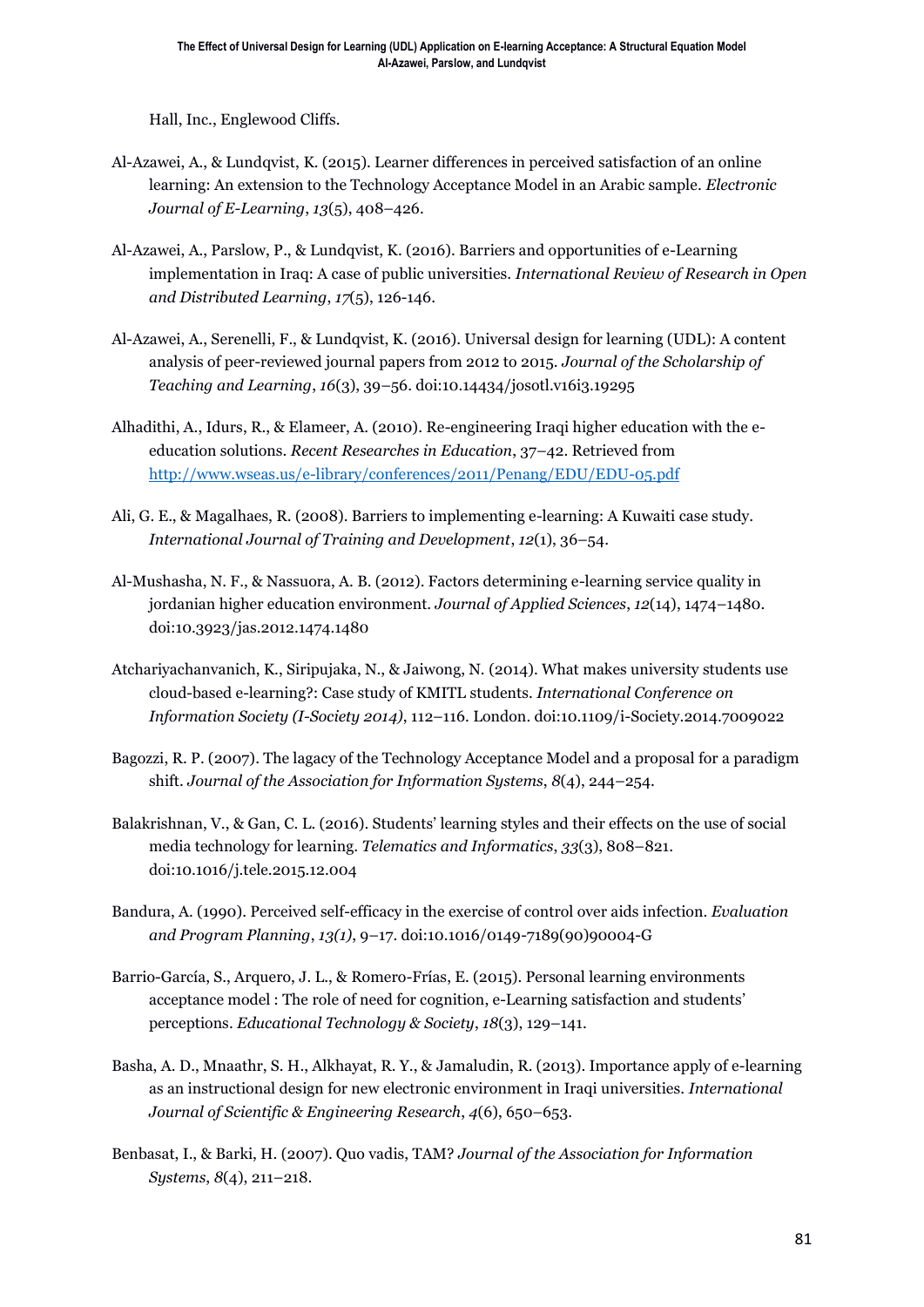- Benton-Borghi, B. H. (2013). A universally designed for learning (UDL) infused technological pedagogical content knowledge (TPACK) practitioners' model essential for teacher preparation in the 21st century. *Journal of Educational Computing Research*, *48*(2), 245–265. doi:10.2190/EC.48.2.g
- Bolliger, D. U., & Wasilik, O. (2009). Factors influencing faculty satisfaction with online teaching and learning in higher education. *Distance Education*, *30*(1), 103–116. doi:10.1080/01587910902845949
- Bryans Bongey, S., Cizadlo, G., & Kalnbach, L. (2010). Blended solutions using a supplemental online course site to deliver universal design for learning (UDL). *Campus-Wide Information Systems*, *27*(1), 4–16. doi:10.1108/10650741011011246
- Bühler, C., & Fisseler, B. (2007, September 26 -28). Accessible e-learning and educational technology-Extending learning opportunities for people with disabilities. *Conference ICL2007*, 1-11. Retrieved from<https://hal.archives-ouvertes.fr/hal-00257138/>
- Cassel, C., Hackl, P., & Westlund, A. H. (1999). Robustness of partial least-squares method for estimating latent variable quality structures. *Journal of Applied Statistics*, *26*(4), 435–446. doi:10.1080/02664769922322
- CAST. (2011). Universal Design for Learning ( UDL ) guidelines version 2.0. *Wakefeild, MA: Author*. Retrived from http://www.udlresource.com/uploads/ $1/2/1/2/12126894/udl$  guidelines version 2.0 final 3. [pdf](http://www.udlresource.com/uploads/1/2/1/2/12126894/udl_guidelines_version_2.0_final_3.pdf)
- Center for Applied Special Technology. (2011). *Universal design for learning ( UDL ) guidelines version 2.0.* Wakefeild, MA: Author.
- Center for Applied Special Technology. (2014). UDL Center [Blog post]. Retrieved from <http://www.udlcenter.org/aboutudl/udltechnology>
- Center for Universal Design. (2015). Retrieved from [http://www.ncsu.edu/ncsu/design/cud/about\\_ud/about\\_ud.htm](http://www.ncsu.edu/ncsu/design/cud/about_ud/about_ud.htm)
- Cheng, G., & Chau, J. (2014). Exploring the relationships between learning styles, online participation, learning achievement and course satisfaction: An empirical study of a blended learning. *British Journal of Educational Technology, 47*(2), 257-278. doi:10.1111/bjet.12243
- Chiu, C. M., Hsu, M. H., Sun, S. Y., Lin, T. C., & Sun, P. C. (2005). Usability, quality, value and elearning continuance decisions. *Computers and Education*, *45(4)*, 399–416. doi:10.1016/j.compedu.2004.06.001
- Cigdem, H., & Ozturk, M. (2016). Factors affecting students' behavioral intention to use LMS at a Turkish post-secondary vocational school. *International Review of Research in Open and Distance Learning*, *17*(3), 276–295.
- Conner, T. (2016). Relationships: The key to student engagement. *International Journal of Education and Learning*, *5*(1), 13–22. doi:http://dx.doi.org/10.14257/ijel.2016.5.1.02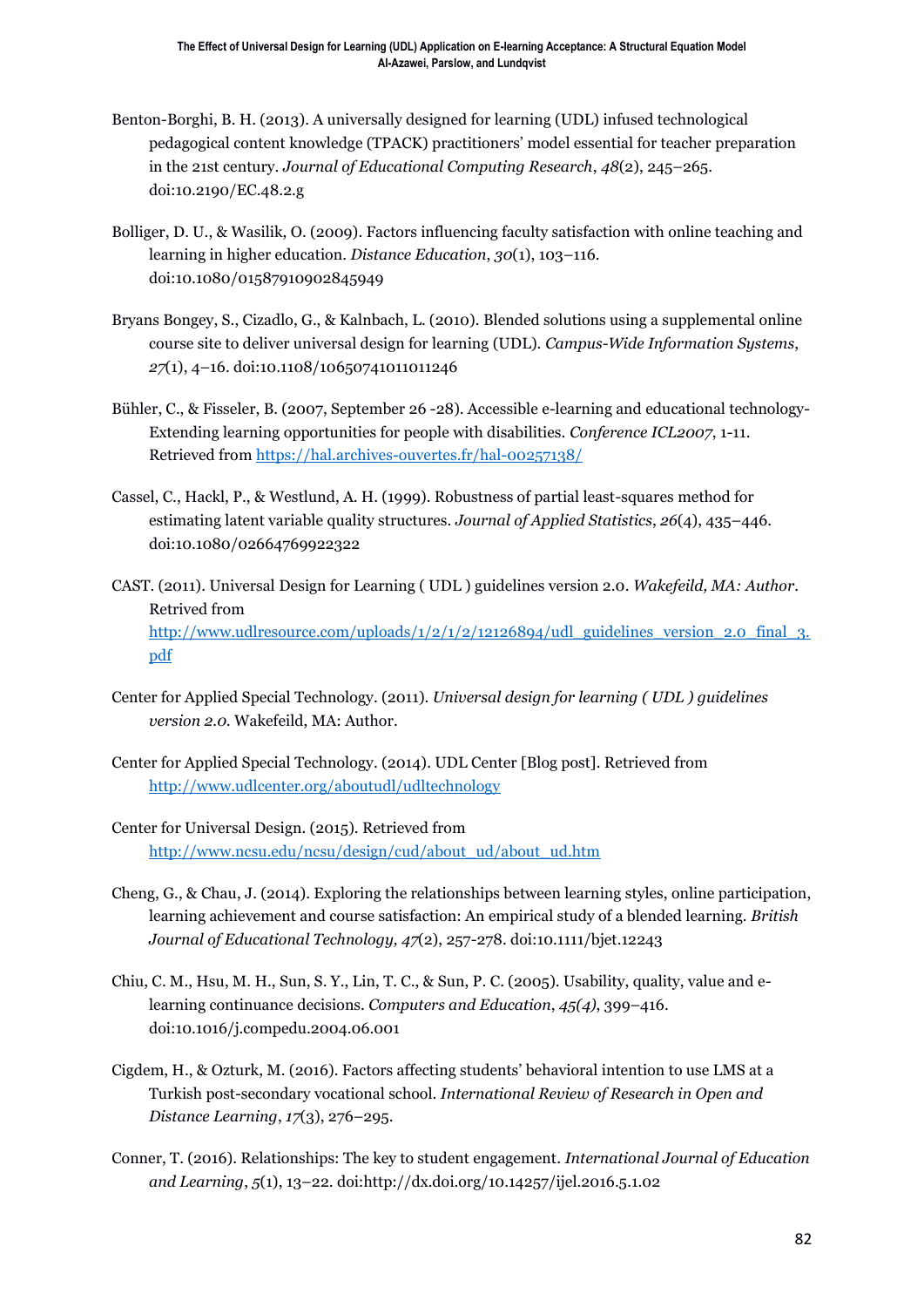- Creswell, J. W., Klassen, L. A. C., Clark, V. L. P., & Smith, L. K. C. (2011). Best practices for mixed methods research in the health sciences. *National Institutes of Health, Office of Behavioral and Social Sciences Research*. Retrieved from [https://www.nursing.virginia.edu/media/Best\\_Practices\\_for\\_Mixed\\_Methods\\_Research.pdf](https://www.nursing.virginia.edu/media/Best_Practices_for_Mixed_Methods_Research.pdf)
- Dallas, B. K., Mccarthy, A. K., & Long, G. (2016). Examining the educational benefits of and attitudes toward closed captioning among undergraduate students. *Journal of the Scholarship of Teaching and Learning*, *16*(2), 56–65. doi:10.14434/josotl.v16i2.19267
- Davies, P. L., Schelly, C. L., & Spooner, C. L. (2012). Measuring the effectiveness of Universal Design for Learning intervention in postsecondary education. *Journal of Postsecondary Education and Disability*, *26*(3), 195–220.
- Davis, F. D. (1986). *A technology acceptance model for empirically testing new end-user information systems: Theory and results*. *Doctorol thesis*. Wayne State University, Detroit, Michigan, USA. Retrieved from<http://dspace.mit.edu/handle/1721.1/15192>
- Davis, F. D., Bagozzi, R., & Warshaw, P. R. (1989). User acceptance of computer technology: A comparison of two theoretical models. *Management Science*, *35*(8), 982–1003.
- Derouin, R. E., Fritzsche, B. A., & Salas, E. (2005). E-learning in organizations. *Journal of Management*, *31*(6), 920–940. doi:10.1177/0149206305279815
- Elameer, A. S., & Idrus, R. M. (2011). National e-learning strategy to enhance and enrich the Iraqi universities. *US-China Education Review, ISSN 1548-6613*, *4*, 481–496.
- Faqih, K. M. S. (2016). Which is more important in e-learning adoption, perceived value or perceived usefulness? Examining the moderating influence of perceived compatibility. In *e-Proceeding of the 4th Global Summit on Education 2016* (pp. 372–398).
- Fornell, C., & Larcker, D. F. (1981). Evaluating structural equation models with unobservable variables and measurement error. *Journal of Marketing Research (JMR). 18*(1), 39–50. 12p. 1 Diagram. doi:10.2307/3151312
- Graf, S. (2007). *Adaptivity in learning management systems focussing on learning styles* (Doctoral dissertation). Athabasca University, Canada.
- Govindasamy, T. (2002). Successful implementation of e-learning: Pedagogical considerations. *The Internet and Higher Education, 4*(3), 287–299. doi:http://dx.doi.org/10.1016/S1096- 7516(01)00071-9
- Hair, J. F., Black, W. C., Babin, B. J., Anderson, R. E., & Tatham, R. L. (2006). *Multivariate data analysis* (6th ed.). Upper Saddle River, NJ: Pearson Prentice Hall.
- Hall, T. E., Cohen, N., Vue, G., & Ganley, P. (2015). Addressing learning disabilities with UDL and technology: Strategic Reader. *Learning Disability Quarterly*, *38*(2), 72–83. doi:10.1177/0731948714544375
- He, Y. (2014). Universal Design for Learning in an online teacher education course: Enhancing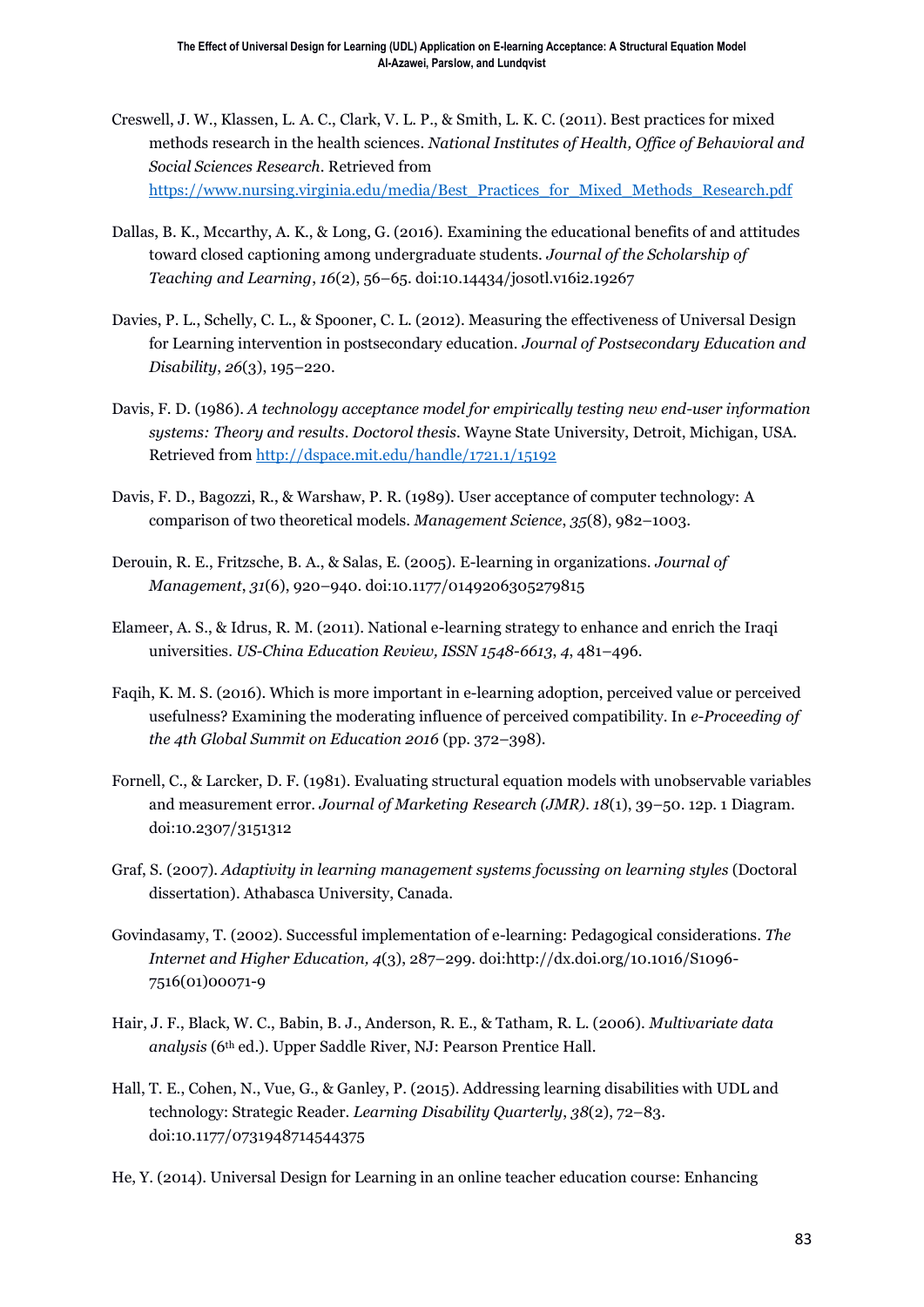learners ' confidence to teach online. *MERLOT Journal of Online Learning and Teaching*, *10*(2), 283–298.

- Hwang, Y., Al-Arabiat, M., & Shin, D.-H. (2015). Understanding technology acceptance in a mandatory environment: A literature review. *Information Development*, *31*(3), 1–18. doi:10.1177/0266666915593621
- Internet World Stats. (2015). Retrieved January 1, 2015 from <http://www.internetworldstats.com/stats5.htm>
- Kannan, K., & Narayanan, K. (2015). A Structural equation modelling approach for massive blended synchronous teacher training. *Educational Technology & Society*, *18*(3), 1–15.
- Kumar, K. L., & Wideman, M. (2014). Accessible by design: Applying UDL principles in a first year undergraduate course. *Canadian Journal of Higher Education*, *44*(1), 125–147.
- Lee, Y., Kozar, A. K., & Larsen, K. R. T. (2003). The technology acceptance model: Past, present, and future. *The Communications of the Association for Information Systems*, *12*(1), 752–780.
- Leedy, P. D., & Ormrod, J. E. (2005). *Practical research: Planning and design* (8th ed.). New Jersey, USA: Pearson: Merrill Prentice-Hall.
- Liaw, S. S. (2008). Investigating students' perceived satisfaction, behavioral intention, and effectiveness of e-learning: A case study of the Blackboard system. *Computers & Education*, *51*(2), 864–873. doi:10.1016/j.compedu.2007.09.005
- Liu, I. F., Chen, M. C., Sun, Y. S., Wible, D., & Kuo, C. H. (2010). Extending the TAM model to explore the factors that affect Intention to use an online learning community. *Computers and Education*, *54*(2), 600–610. doi:10.1016/j.compedu.2009.09.009
- Lowry, P. B., & Gaskin, J. (2014). Partial least squares (PLS) structural equation modeling (SEM) for building and testing behavioral causal theory: When to choose it and how to use it. *IEEE Transactions on Professional Communication*, *57*(2), 123–146. doi:10.1109/TPC.2014.2312452
- Mangiatordi, A., & Serenelli, F. (2013). Universal design for learning: A meta-analytic review of 80 abstracts from peer reviewed journals. *Research on Education and Media*, *5*(1), 109–118.
- Matar, N., Hunaiti, Z., Halling, S., & Matar, Š. (2010). E-Learning acceptance and challenges in the Arab region. In *ICT Acceptance, Investment and Organization* (pp. 184–200). doi:10.4018/978- 1-60960-048-8.ch013
- Mayer, R. E. (2009). *Multimedia learning* (2nd ed.). New York: Cambridge University Press.
- Moon, J., & Kim, Y. (2001). Extending the TAM for a World-Wide Web context. *Information & Management*, *38*(4), 217–230.
- Morra, T., & Reynolds, J. (2010). Universal design for learning: Application for technology-enhanced learning. *Inquiry: The Journal of the Virginia Community Colleges*, *15*(1), 43–51.

Ong, C. S., & Lai, J. Y. (2006). Gender differences in perceptions and relationships among dominants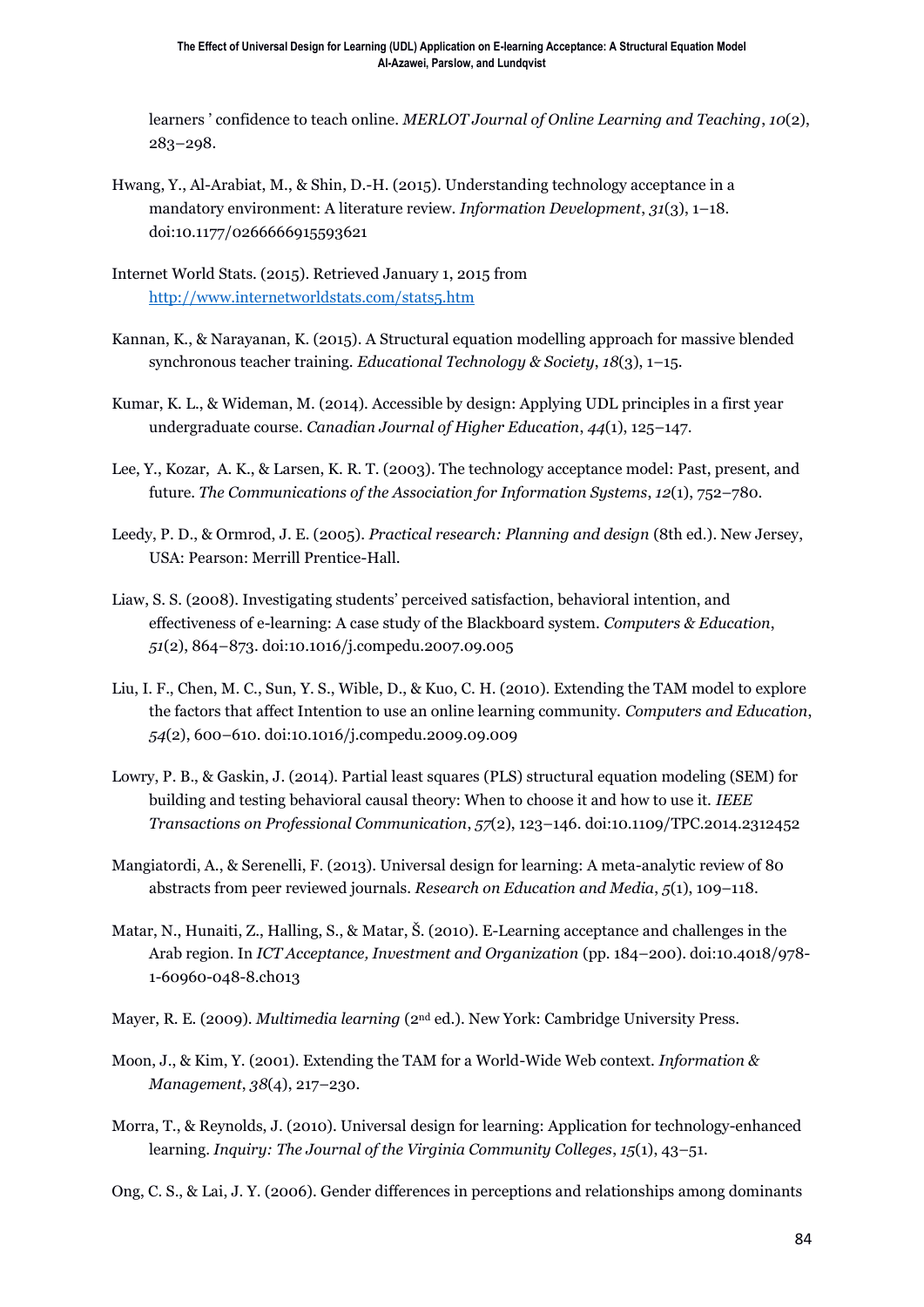of e-learning acceptance. *Computers in Human Behavior*, *22*(5), 816–829. doi:10.1016/j.chb.2004.03.006

- Pallant, J. (2013). *SPSS survival manual: A step by step guide to data analysis using IBM SPSS* (5th ed.). Maidenhead: Open University Press.
- Park, S. Y. (2009). *An analysis of the Technology Acceptance Model in understanding university students' behavioral intention to use e-Learning*. *Educational Technology & Society,*12(3), 150- 162. doi: 10.1007/s00340-009-3513-0
- Rao, K., Ok, M. W., & Bryant, B. R. (2014). A review of research on Universal Design Educational models. *Remedial and Special Education*, *35*(3), 153–166. doi:10.1177/0741932513518980
- Rienties, B., & Toetenel, L. (2016). The impact of learning design on student behaviour, satisfaction and performance: A cross-institutional comparison across 151 modules. *Computers in Human Behavior*, *60*, 333–341. doi:10.1016/j.chb.2016.02.074
- Rose, D. H., & Meyer, A. (2002). *Teaching every student in the digital age: Universal design for learning*. Alexandria, VA: ASCD..
- Rose, D. H., & Strangman, N. (2007). Universal design for learning: Meeting the challenge of individual learning differences through a neurocognitive perspective. *Universal Access in the Information Society*, *5*(4), 381–391. doi:10.1007/s10209-006-0062-8
- Rose, D., Harbour, W., Johnston, C. S., Daley, S., & Abarbanell, L. (2006). Universal design for learning in postsecondary education. *Journal of Postsecondary Education and Disability,* 19(2), 1-27.
- Rovai, A. P. (2004). A constructivist approach to online college learning. *Internet and Higher Education*, *7*(2), 79–93. doi:10.1016/j.iheduc.2003.10.002
- Sagor, R. (2000). *Guiding school improvement with action research*. Alexandria, VA: Association for Supervision and Curriculum Development.
- Said, H., Kirgis, L., Verkamp, B., & Johnson, L. (2015). On-line vs . face-to-face delivery of information technology courses: Students' assessment. *Journal of Information Technology Education: Research*, *14*, 297–312.
- Seale, J., & Cooper, M. (2010). E-learning and accessibility: An exploration of the potential role of generic pedagogical tools. *Computers and Education*, *54*(4), 1107–1116. doi:10.1016/j.compedu.2009.10.017
- Shin, W. S., & Kang, M. (2015). The use of a mobile learning management system at an online university and its effect on learning satisfaction and achievement. *International Review of Research in Open and Distributed Learning*, *16*(3), 110–130.
- Smith, F. G. (2012). Analyzing a college course that adheres to the Universal Design for Learning (UDL) framework. *Journal of the Scholarship of Teaching and Learning*, *12*(3), 31–61.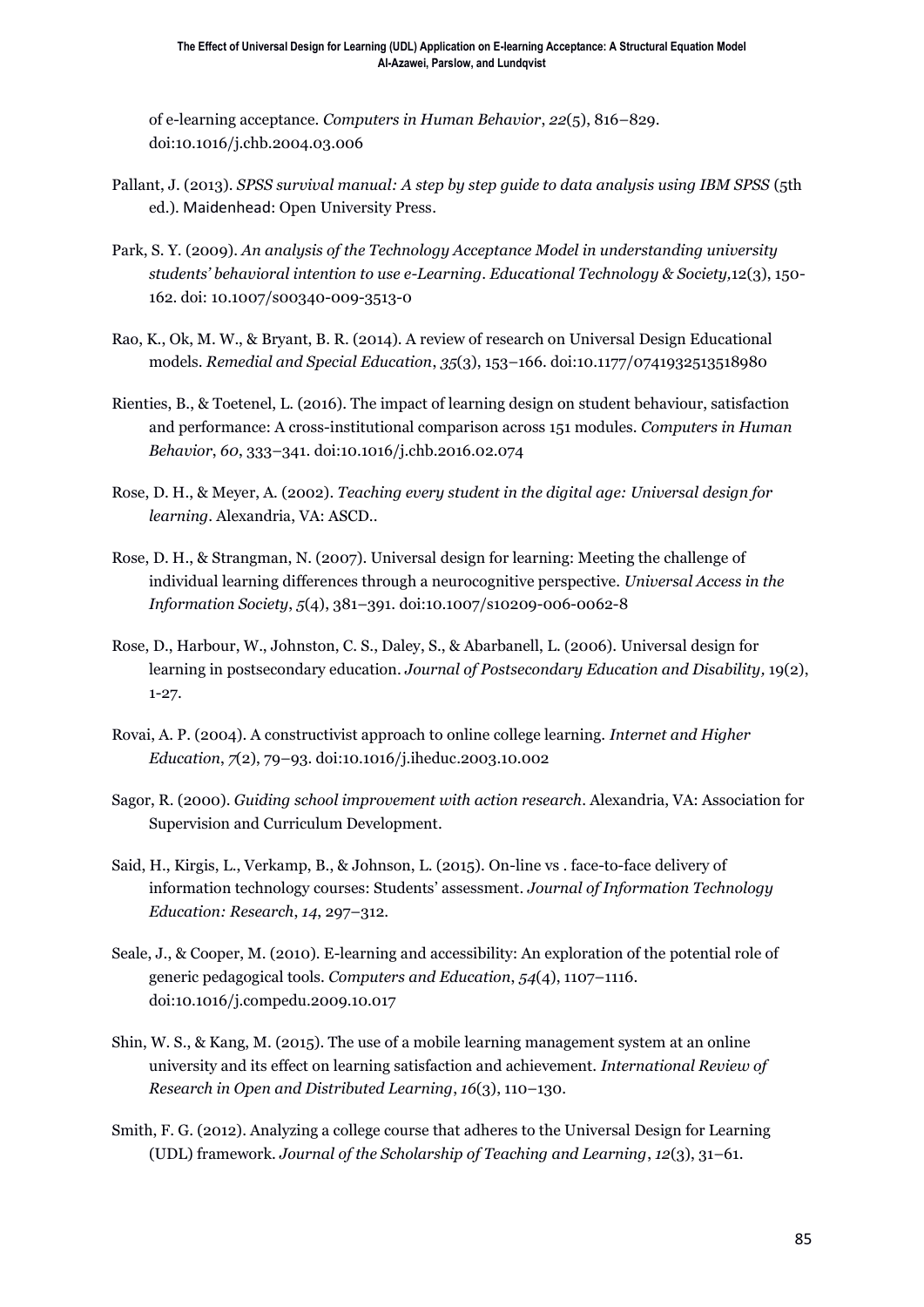- Smith, S. J., & Harvey, E. E. (2014). K-12 online lesson alignment to the principles of Universal Design for Learning: The Khan Academy. *Open Learning: The Journal of Open, Distance and E-Learning*, *29*(3), 222–242. doi:10.1080/02680513.2014.992402
- Sniehotta, F. F., Scholz, U., & Schwarzer, R. (2005). Bridging the intention–behaviour gap: Planning, self-efficacy, and action control in the adoption and maintenance of physical exercise. *Psychology & Health*, *20*(2), 143–160. doi:10.1080/08870440512331317670
- Šumak, B., Hericˇko, M., & Pušnik, M. (2011). A meta-analysis of e-learning technology acceptance: The role of user types and e-learning technology types. *Computers in Human Behavior*, *27*(6), 2067–2077. doi:10.1016/j.chb.2011.08.005
- Sun, P. C., Tsai, R. J., Finger, G., Chen, Y. Y., & Yeh, D. (2008). What drives a successful e-Learning? An empirical investigation of the critical factors influencing learner satisfaction. *Computers & Education*, *50*(4), 1183–1202. doi:10.1016/j.compedu.2006.11.007
- Tarhini, A., Hone, K., & Liu, X. (2015). A cross-cultural examination of the impact of social, organisational and individual factors on educational technology acceptance between British and Lebanese university students. *British Journal of Educational Technology*, *46*(4), 739–755. doi:10.1111/bjet.12169
- Tarus, J. K., Gichoya, D., & Muumbo, A. (2015). Challenges of implementing e-learning in Kenya : A case of Kenyan public universities. *International Review of Research in Open and Distributed Learning*, *16*(1), 120–141.
- Taylor, S., & Todd, P. A. (1995). Understanding information technology usage: A test of competing models. *Information Systems Research*, *6*(2), 144–176. doi:10.1287/isre.6.2.144
- Teng, K. E. (2015). An analysis of ODL student perception and adoption behavior using the Technology Acceptance Model. *The International Review of Research in Open and Distributed Learning*, *15*(6), 275–288.
- Venkatesh, V., & Bala, H. (2008). Technology Acceptance Model 3 and a research agenda on interventions. *Decision Sciences*, *39*(2), 273–315. doi:10.1111/j.1540-5915.2008.00192.x
- Venkatesh, V., & Davis. (2000). A theoretical extension of the Technology Acceptance Model: Four longitudinal field studies. *Management Science*, *46*(2), 186–204. doi:10.1287/mnsc.46.2.186.11926
- Venkatesh, V., Morris, M. G., Davis, G. B., & Davis, F. D. (2003). User acceptance of information technology: Toward a unified view. *MIS Quarterly*, *27*(3), 425–478. doi:10.2307/30036540
- Weng, C., & Tsai, C. (2015). Social support as a neglected e-learning motivator affecting trainee's decisions of continuous intentions of usage. *Australasian Journal of Educational Technology*, *31*(2), 177–192.
- Wixom, B. H., & Todd, P. A. (2005). A theoretical integration of user satisfaction and technology acceptance. *Information Systems Research*, *16*(1), 85–102. doi:10.1287/isre.1050.0042